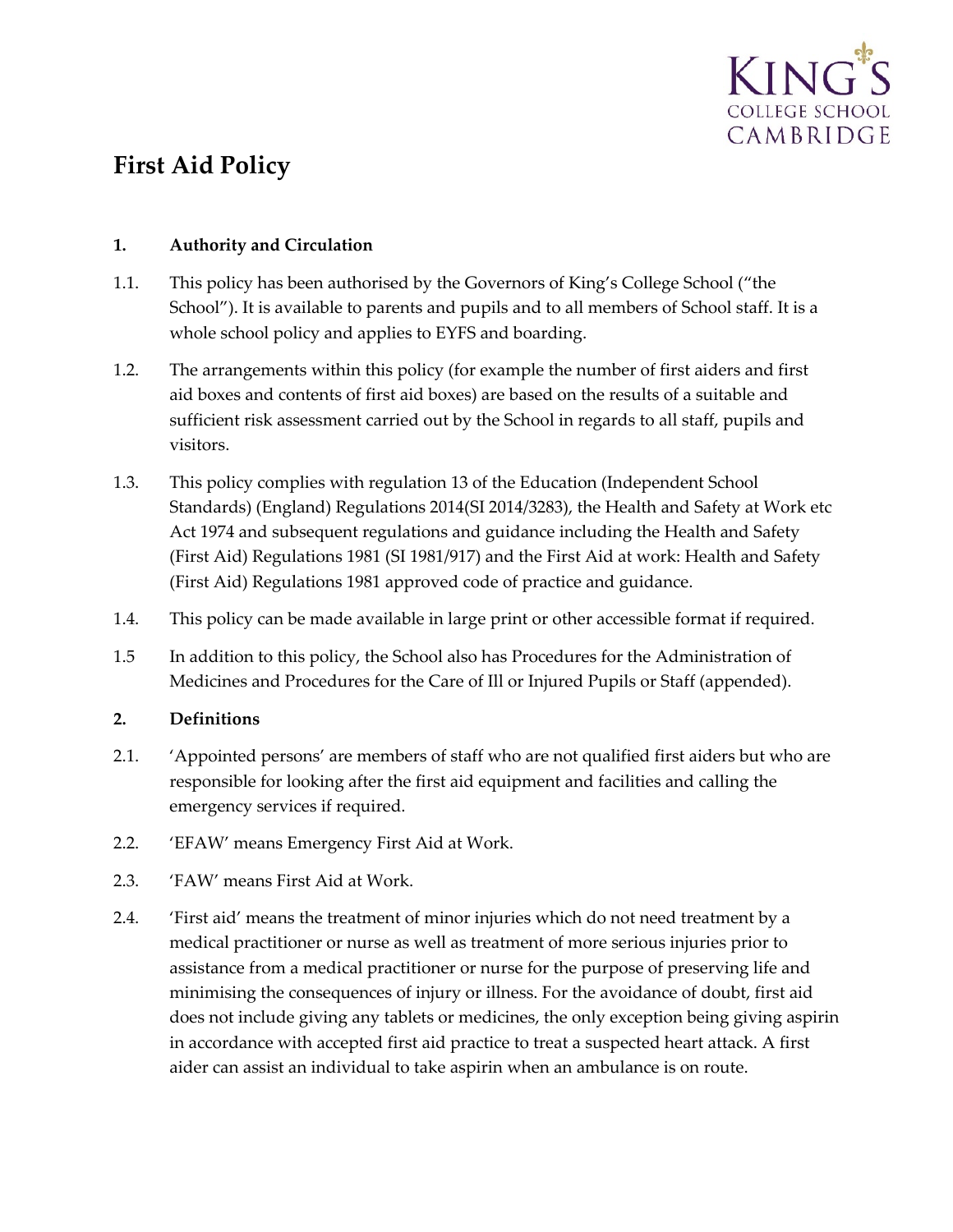- 2.5. 'First aiders' are members of staff who have completed an approved first aid course and hold a valid certificate of competency in FAW or EFAW or an approved alternative qualification which has been identified in place of FAW or EFAW which meets the requirements of the First Aid Guidance.
- 2.6. 'First Aid Guidance' is the First aid at work: Health and Safety (First Aid) Regulations 1981: approved code of practice and guidance (Health and Safety Executive, L74, 3rd Edition, 2013).
- 2.7. 'First aid personnel' means first aiders or appointed persons or both.
- 2.8. 'Inhalers Guidance' means the Guidance on the use of emergency salbutamol inhalers in schools (Department of Health, March 2015).
- 2.9. 'Staff' means any person employed by the School, volunteers at the School and selfemployed people working on the premises.
- 2.10. 'School Accident and Illness Book' has the meaning given in 15 below.
- 2.11. School Nurse and Assistant: Alison Gelling, the School Nurse, is primarily located in the School's First Aid Room. Alison Gelling is registered with the Nursing and Midwifery Council; the School will verify this registration annually. The School Nurse also directs Boarding House staff in first aid procedures for all boarders. In addition, Nicola Parsons is the School Nurse's Assistant and holds both FAW and Paediatric First Aid certificates.
- 2.12. The School's 'First Aid Room' is located on the ground floor of the main building, just outside the Dining Hall, and is clearly signposted and identifiable with a white cross or white writing on a green background. It is used for the provision of medical or dental first aid when required. The First Aid Room has essential first aid facilities and equipment. As far as is possible, the School reserves this room exclusively for giving medical or dental first aid treatment.

### **3. Aims of this Policy**

- 3.1. To ensure that the School has adequate, safe and effective first aid provision in order for every pupil, member of staff and visitor to be well looked after in the event of any illness, accident or injury, no matter how major or minor.
- 3.2. To ensure that all staff and pupils are aware of the procedures in the event of any illness, accident or injury.
- 3.3. To ensure that first aid provision is available at all times while people are on the School's premises and while on educational visits. Nothing in this policy should affect the ability of any person to contact the emergency services in the event of a medical emergency. For the avoidance of doubt, Staff should dial 999 for the emergency services in the event of a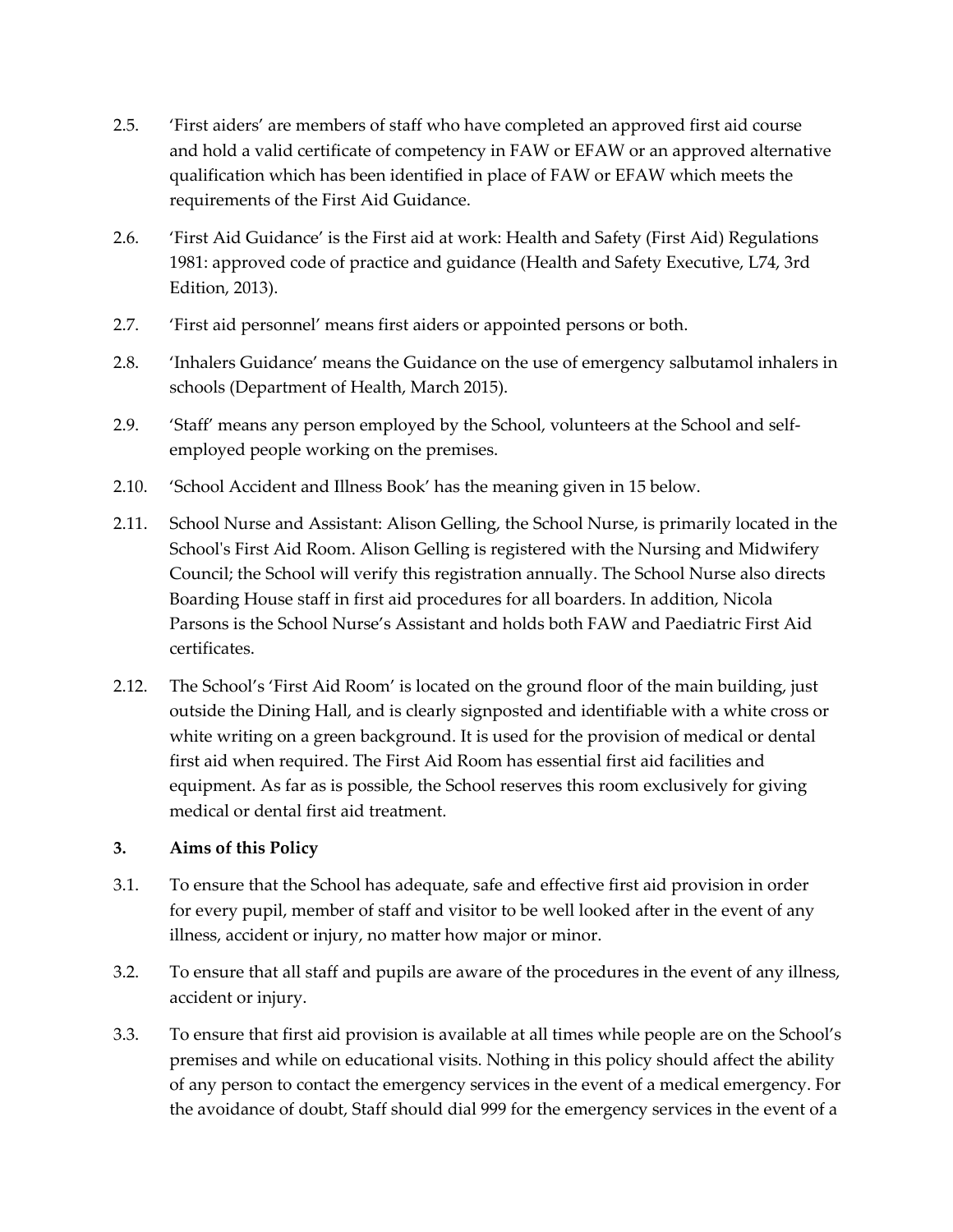medical emergency before implementing the terms of this policy and make clear arrangements for liaison with ambulance services on the School site including King's College Chapel.

### **4. Medical Emergencies**

- 4.1. If an ambulance is called, the School Nurse or first aider in charge should arrange for the ambulance to be met and to have access to the site. For the avoidance of doubt, the address that should be provided is: King's College School, West Road, Cambridge, CB3 9DN or King's College Chapel, King's Parade, CB2 1ST.
- 4.2. Staff should always call an ambulance when there is a medical emergency and / or serious injury.
- 4.3. Examples of medical emergencies include:
	- a significant head injury;
	- fitting, unconsciousness, or concussion;
	- difficulty in breathing and / or chest pains;
	- exhaustion, collapse and/ or other signs of an asthma attack
	- a severe allergic reaction;
	- a severe loss of blood;
	- severe burns or scalds;
	- drowning;
	- diabetic emergency;
	- choking;
	- the possibility of a case of testicular torsion;
	- the possibility of a serious fracture

However, if in doubt as to whether something is a medical emergency or serious injury, then it should be treated as such.

4.4. Arrangements should also be made to ensure that any pupil is accompanied in the ambulance, or followed to hospital, by a member of staff if it is not possible to contact the parents or legal guardian(s) in time.

### **5. Who is Responsible**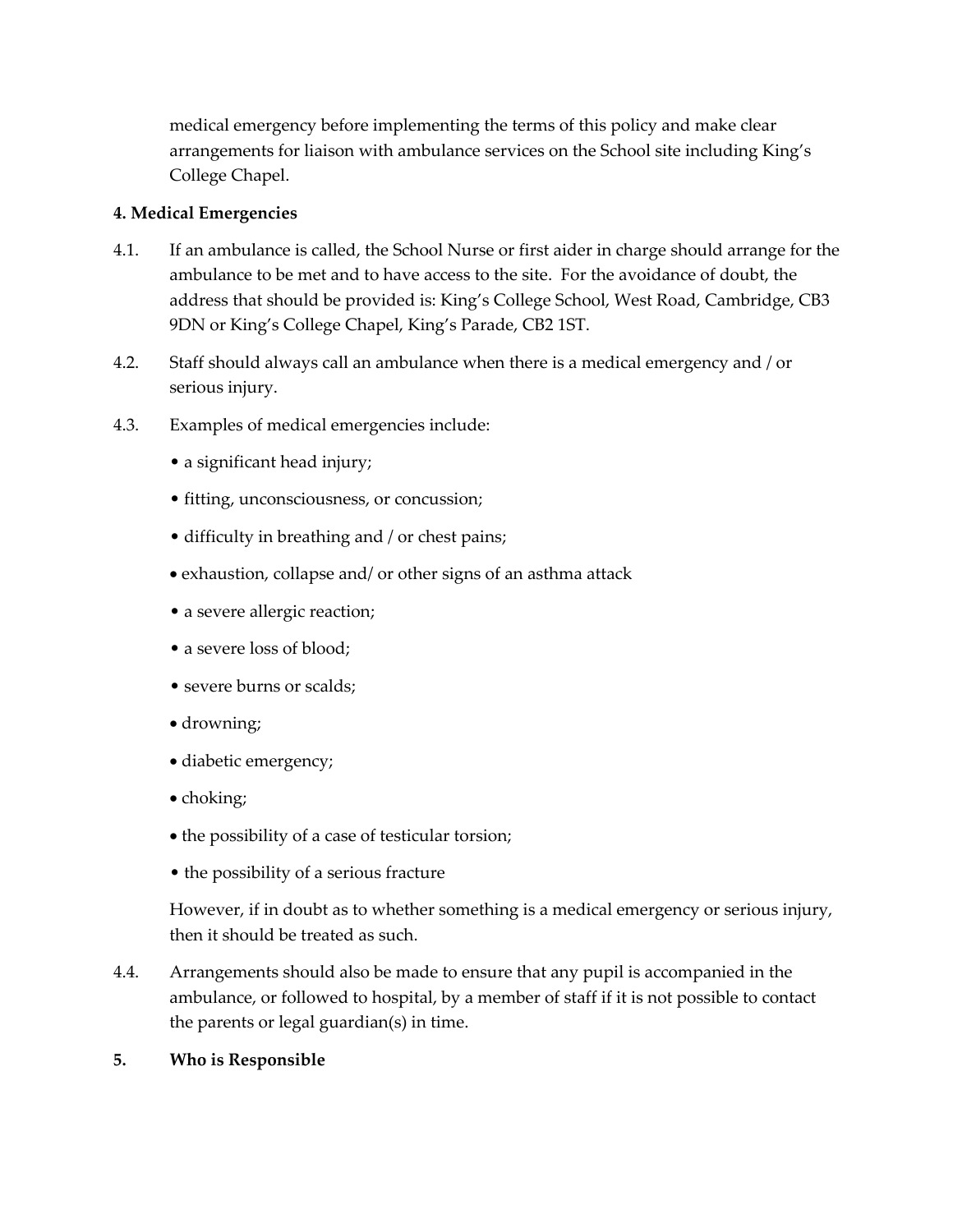- 5.1. The Provost and Scholars of the King's College of Our Lady and St Nicholas in Cambridge, as employer, have ultimate responsibility for health and safety at the School.
- 5.2. In order to help them discharge their duties, the Provost and Scholars have appointed the School Governors' Council Committee ("the School Governors") to oversee and supervise the health and safety at the School on their behalf and delegate full authority to the School Governors to do so.
- 5.3. The School Governors in turn delegate the day to day management of health and safety, including first aid arrangements, to the Head who is assisted by the School Nurse and Bursar in these duties.
- 5.4. These duties include ensuring that:

• there is adequate and appropriate first aid equipment, facilities and qualified first aid personnel on the School site(s) and for ensuring that the correct first aid procedures are followed.

• suitable and sufficient risk assessments of all employees, pupils and visitors to the School are regularly carried out.

- 5.5. The Head delegates to the School Nurse the day to day responsibility for ensuring that there is adequate and appropriate first aid equipment, facilities and qualified first aid personnel. The Head is responsible for ensuring that all staff (including those with reading and language difficulties) are aware of, and have access to, this policy. The Head will ensure that there is at least one first aider (see 5.7 below) present at the School when children are present. In the Pre-Prep Department there will be at least one person who has a current paediatric first aid certificate on the premises at all time when children are present. On outings including children from the Early Years Foundation Setting (EYFS) there must be at least one person who has a current paediatric first aid certificate. The Head delegates to the School Nurse responsibility for collating medical consent forms and important medical information for each pupil and ensuring the forms and information are accessible to staff as necessary. The Head is responsible for ensuring that staff have the appropriate and necessary first aid training as required and that they have sufficient understanding, confidence and expertise in relation to first aid.
- 5.6. The School Nurse, in consultation with the School Bursar, will regularly (at least annually) carry out a first aid risk assessment and review the School's first aid needs and arrangements to ensure that the School's first aid provision is adequate. The risk assessment shall include an assessment of the School's insurance arrangements.
- 5.7 The main duties of first aiders are to give immediate first aid to pupils, staff or visitors when needed and to ensure that an ambulance or other professional medical help is called when necessary. First aiders will ensure that their first aid qualifications are kept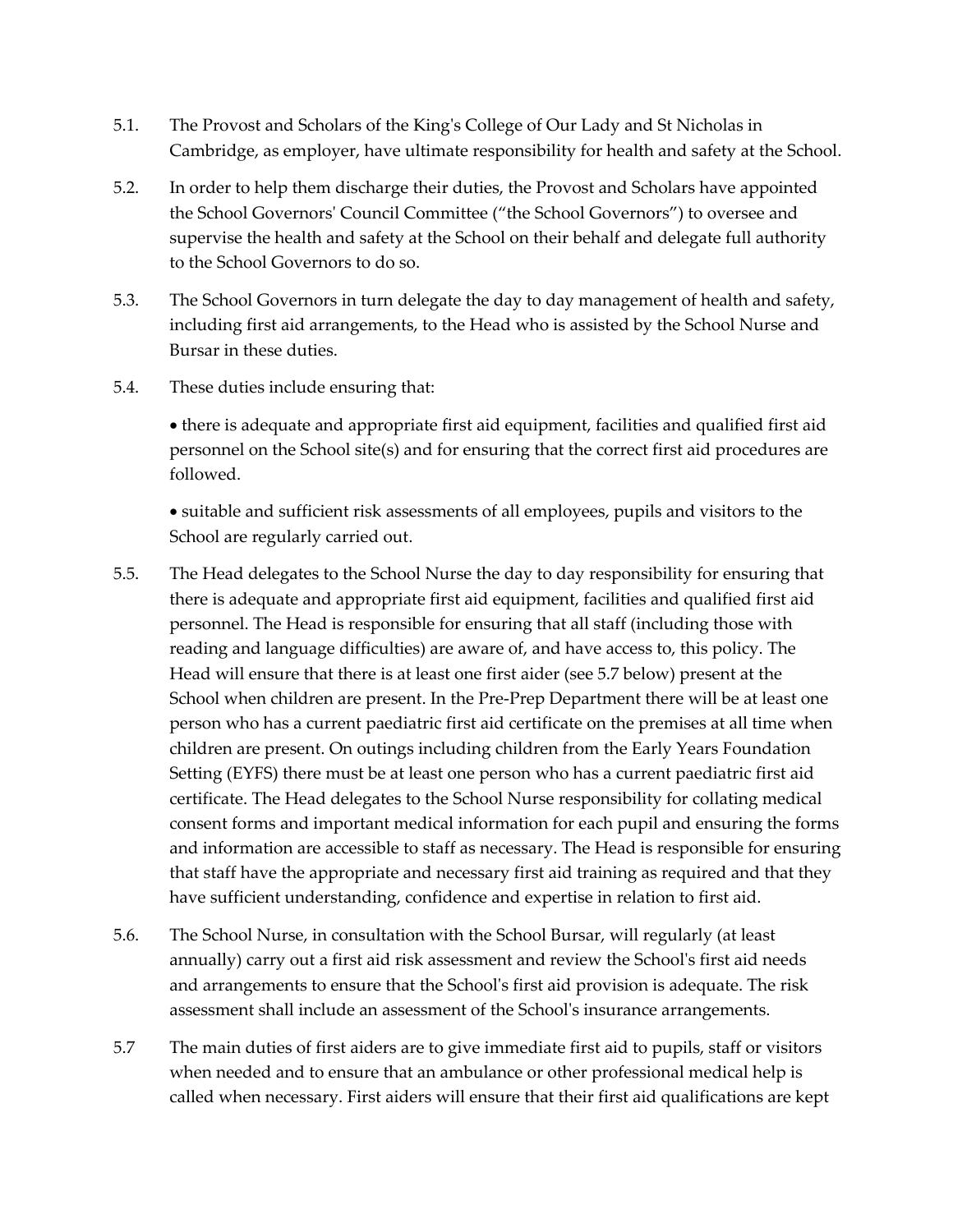up to date through liaison with the School Nurse. In the Pre-Prep department, staff who have a paediatric first aid qualification within the EYFS statutory framework are listed as paediatric first aiders on the School's first aider list. First aiders will undergo appropriate EFAW or FAW update training within every three year period to maintain their qualification. A complete list of current first aiders is appended to this policy.

- 5.8. The School Nurse provides first aid and nursing care to pupils and staff during the school day in the First Aid Room. The School Nurse delegates to the Boarding House team, first aid and nursing care responsibilities outside of school hours. The School Nurse is the appointed person responsible for the First Aid Room, the first aid boxes, updating staff in regard to pupils illnesses as necessary and for the reporting as described in paragraph 15 below.
- 5.9. All staff are to be aware of the first aid procedure and know who to contact in the event of any illness, accident or injury. Staff will always use their best effort to secure the wellbeing and welfare of pupils. Staff receive updates from the School Nurse regarding administration of medicine training on an annual basis at a minimum or more frequently when required.
- 5.1 Anyone on the School premises is expected to take reasonable care for their own and others' safety.

### **6. First Aid Boxes**

- 6.1. First aid boxes are marked with a white cross on a green background. The first aid boxes will be stocked by the School Nurse or Nurse's Assistant in accordance with workplace first aid kits. Specification for the content of the workplace first aid kits is BS 8599-1:2019. First aid boxes will be inspected by the School Nurse or Nurse's Assistant at the start of every term at a minimum; they are located at the following positions around the School site and are located as close to hand washing facilities as is practicable:
	- First Aid Room
	- Pre-Prep
	- Junior Department
	- Science Prep Room
	- Astro Pitch Hockey Store
	- Art Room
	- DT Room
	- Staff Room
	- Kitchen
	- Sports Department
	- Minibuses
	- Housekeeping Department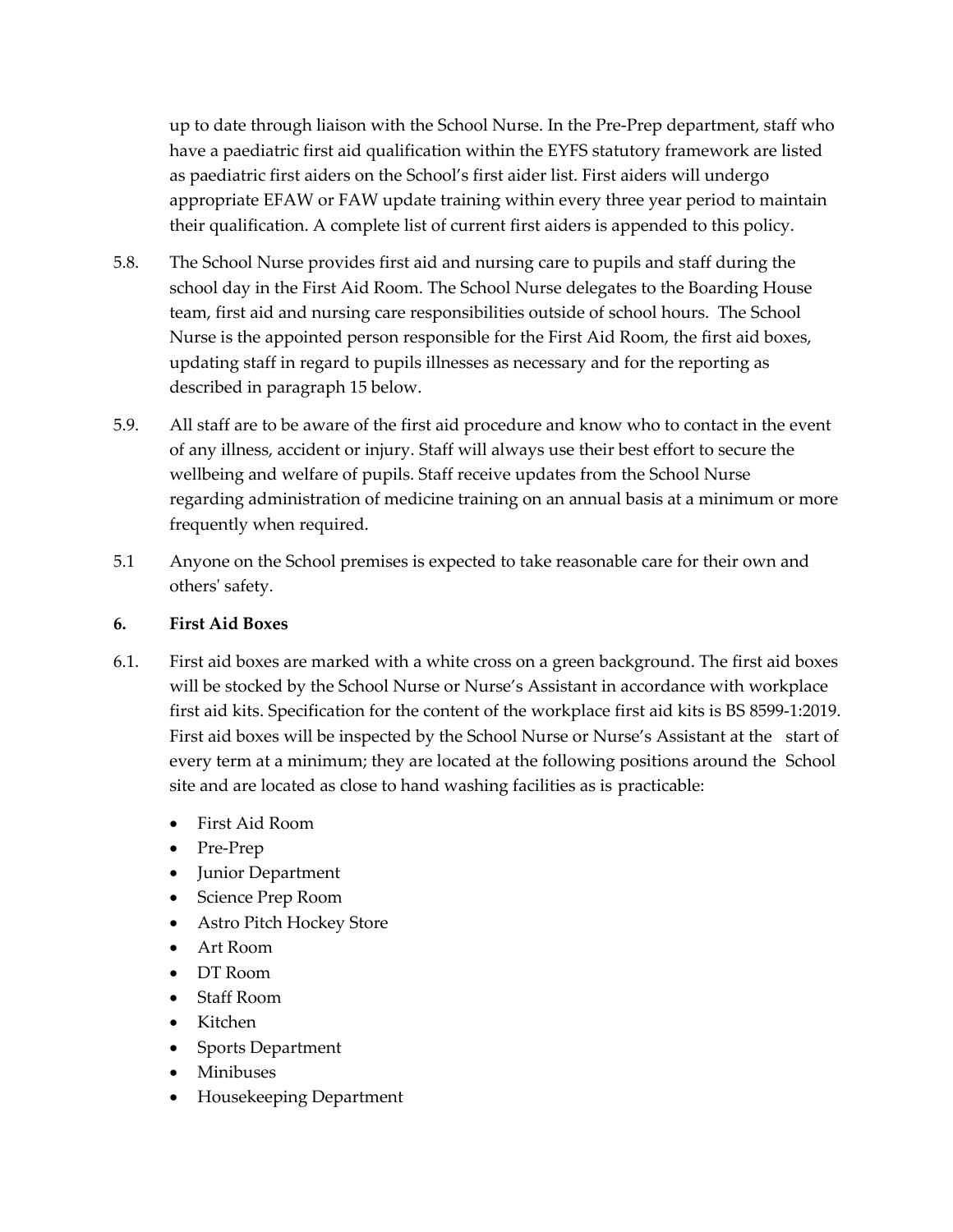- Clerk of Works Workshop
- Machine Room
- Swimming Pool
- SCC
- School Office

If first Aid boxes are used, they should be taken to the First Aid Room to be appropriately re-stocked.

- 6.2. First aid boxes for any off-site activities are kept in the First Aid Room.
- 6.3. The School minibuses should have a prominently marked first aid box on board which is readily available for use and which is maintained in a good condition. The first aid box should be stocked in accordance with British Standard BS 8599-1 which came into effect in 2019. The minimum stock for travelling first aid boxes is:
	- 1 First Aid guidance leaflet
	- 1 content list
	- Medium Sterile Dressing 1
	- Plasters 10
	- Triangular Bandage 1
	- Alcohol-Free Moist Wipes 10
	- Nitrile Disposable Gloves 2
	- Resuscitation Face Shield 1
	- Foil Blanket  $-3$
	- Adherent Dressing 1
	- Burn Dressing 2
	- Clothing Cutters  $-1$
	- Medium Trauma Dressing 1
- 6.4 A first aid box is located in the Verger's Office in King's College Chapel and is available for use when choristers are present in Chapel. This first aid box is checked regularly by Boarding House staff. The School Nurse or designated first aider takes additional first aid kits to Chapel for whole-school events.

### **7. First Aid Room and Isolation Room**

7.1. The First Aid Room may be used for first aid treatment and for the care of pupils during school hours. The Boarding House Sick Bay may be used for first aid treatment and the care of boarders outside of school hours. The First Aid Room is located centrally on the ground floor of the main school building; the School Nurse is contactable there on extension 238 or 01223 803998. The First Aid Room also has essential first aid facilities and equipment. As far as is possible, the School reserves this room exclusively for giving first aid.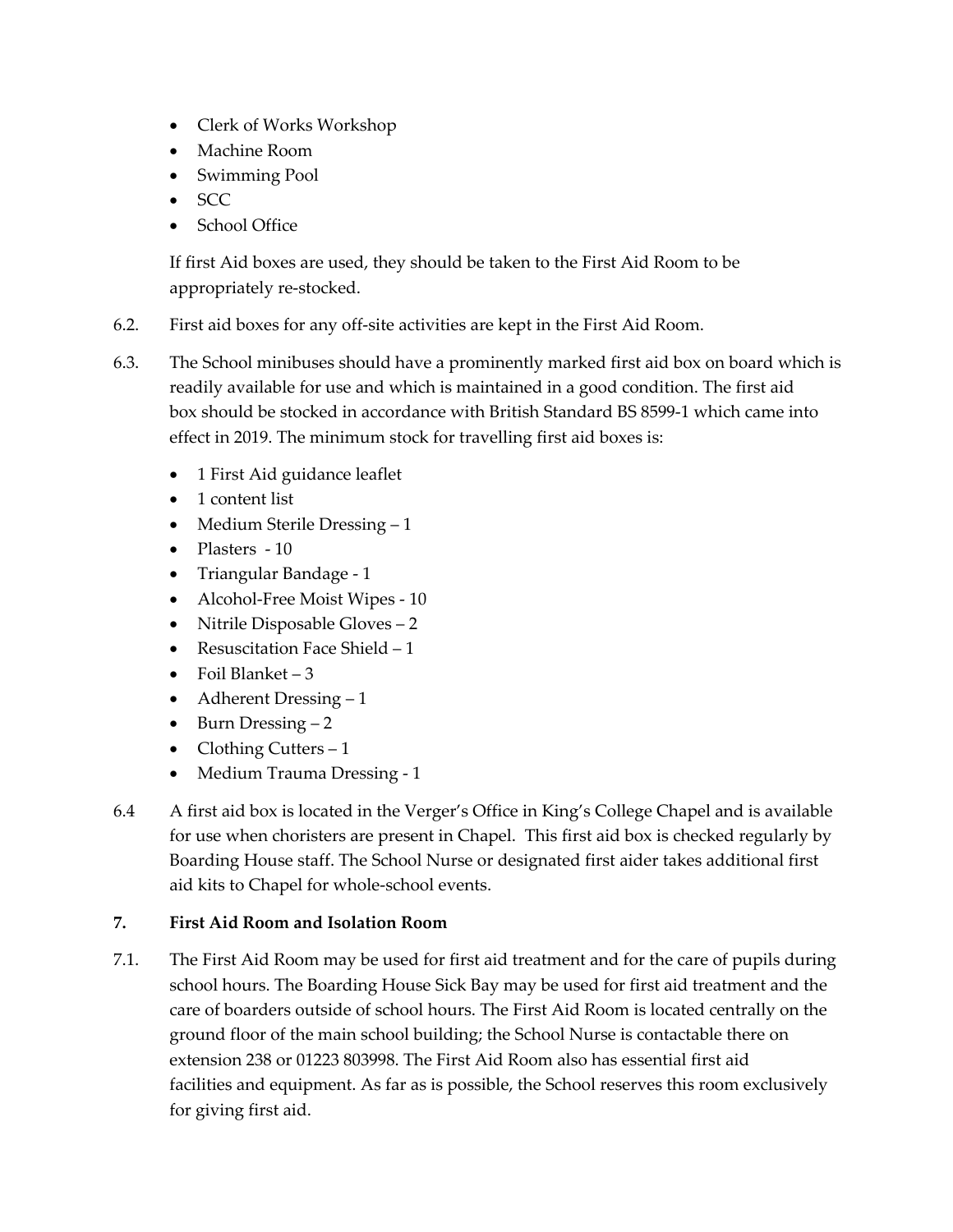The old boys' changing room is currently used to isolate any pupil with a suspected infectious disease, including COVID-19, until they are able to be collected by parents. There is a designated toilet for use while waiting for collection. Outside of school hours, boarders may be isolated in Sick Bay.

### **8. Information on Pupils**

- 8.1. Parents are requested to provide written consent for the administration of first aid, medical treatment and medication. This requirement will not prevent a child of sufficient understanding and intelligence to understand fully what is proposed, from giving or withholding consent to medical treatment or from seeking advice or treatment in confidence. Parents are requested to update the School Nurse of any changes in a child's medical information that occur throughout the School year.
- 8.2. The School Nurse will be responsible for reviewing pupils' confidential medical forms and nursing records and providing essential medical information regarding allergies, recent accidents or illnesses, or other medical conditions which may affect a pupil's functioning at the School to the Head, Form Tutors and first aiders on a "need to know" basis. This information should be kept confidential but may be disclosed to the relevant professionals if it is necessary to safeguard or promote the welfare of a pupil or other members of the School community.

### **9. Procedures for pupils with medical conditions such as asthma, epilepsy, diabetes etc**.

- 9.1. The information held by the School will include details of pupils who need to have access to asthma inhalers, Epipens, injections or similar and this information should be circulated to teachers and first aiders.
- 9.2. Where appropriate, and when parents have signed a consent to carry own medication form, individual pupils will be given responsibility for keeping such equipment with them and this will be reviewed on a regular basis. In other cases, the equipment will be kept, suitably labelled, in the First Aid Room.
- 9.3. The School has guidance and protocols in place to deal with common medical conditions such as anaphylaxis, asthma and diabetes. Copies of the guidance and protocols are available from the School Nurse.
- 9.4. The School adopts the Inhalers Guidance from the Department of Health (March2015) in respect of the use of emergency salbutamol inhalers and holds stock salbutamol inhalers which can be used when a pupil is not able to access their own inhaler. The emergency salbutamol inhaler should only be used by children, for whom written parental consent for use of the emergency inhaler has been given and who have either been diagnosed with asthma and prescribed an inhaler, or who have been prescribed an inhaler as reliever medication.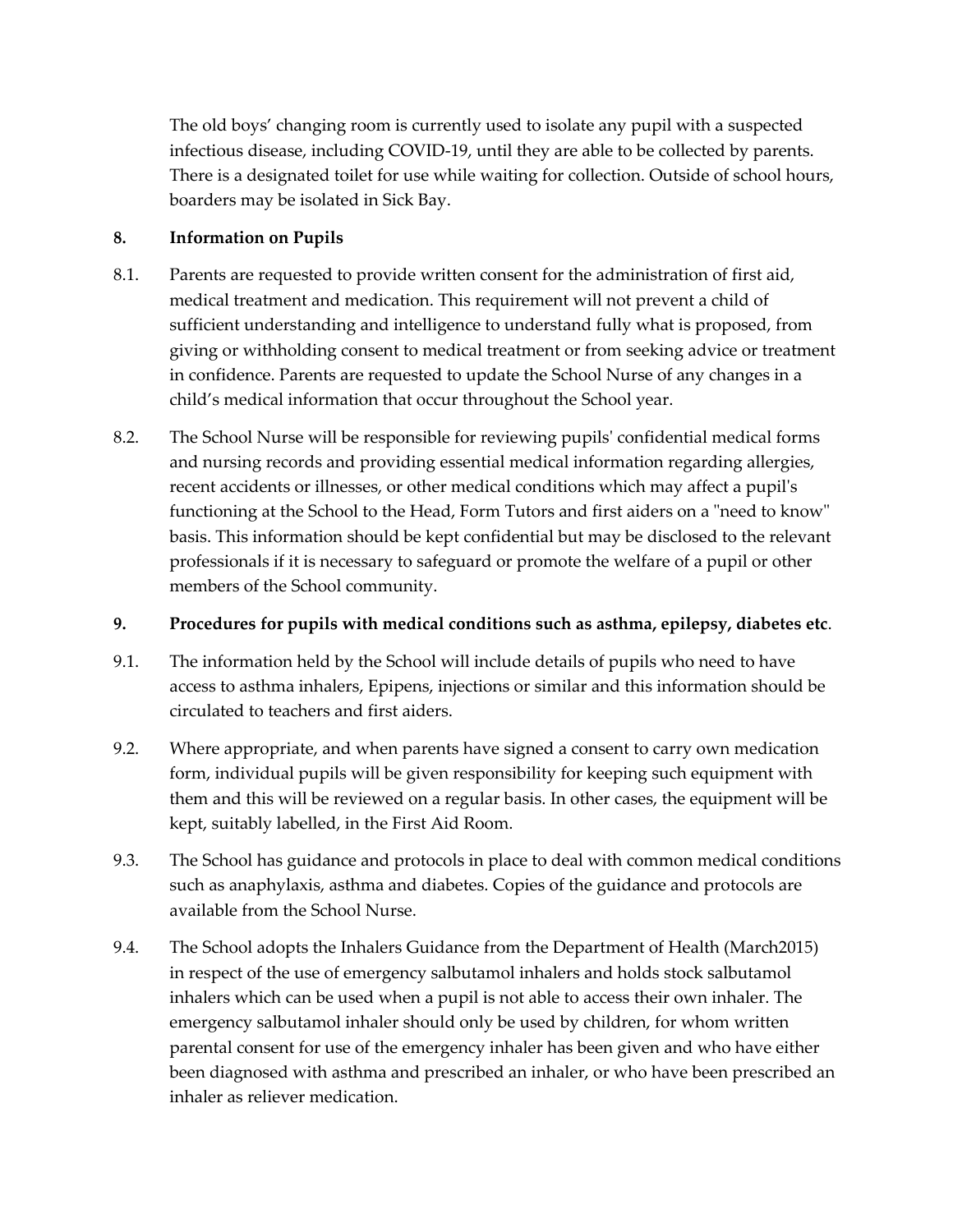#### **10. Procedure in the event of illness**

- 10.1. Pupils may visit the School Nurse in the First Aid Room at any time during the day. If a pupil is unwell during lessons then they should consult the member of staff in charge who will assess the situation and decide on the next course of action. The pupil will be told to go to see the School Nurse in the First Aid Room and will be accompanied, as necessary. The School Nurse will decide on the next course of action and provide the first aid as required.
- 10.2. Staff may visit the School Nurse or First Aid Room as and when necessary, but appropriate cover must be arranged.
- 10.3. The School will discuss with parents the procedures for children who may become ill or infectious and take necessary steps to prevent the spread of infection and illnesses.

### **11. Procedure in the event of an accident or injury**

- 11.1. If an accident occurs, the member of Staff in charge will assess the situation and decide on the next course of action, which may involve immediately calling for an ambulance. The School Nurse should be called for as soon as possible, if deemed necessary by the member of staff in charge. Appointed persons or first aiders are to be called for, if necessary, and should be called if the School Nurse is not available immediately. However minor the injury, the School Nurse should always be informed, even if not called for at the time.
- 11.2. In the event that the first aider or School Nurse do not consider that they can adequately deal with the presenting condition by the administration of first aid, then they should arrange for the injured person to access appropriate medical treatment without delay. This may involve calling for an ambulance or making arrangements to transport the injured person to A&E or access other appropriate medical services.

### **12. Hygiene and infection control**

- 12.1. If a spillage of blood or other bodily fluids occurs, the School Nurse must be informed. The person who discovered the spillage will then arrange for the proper containment, clear up and cleansing of the spillage site.
- 12.2. All Staff should take precautions to avoid infection and to follow basic hygiene procedures (such as regular hand washing).
- 12.3. The first aider should take the following precautions to avoid risk of infection: 12.3.1. cover any cuts and grazes on their own skin with a waterproof dressing;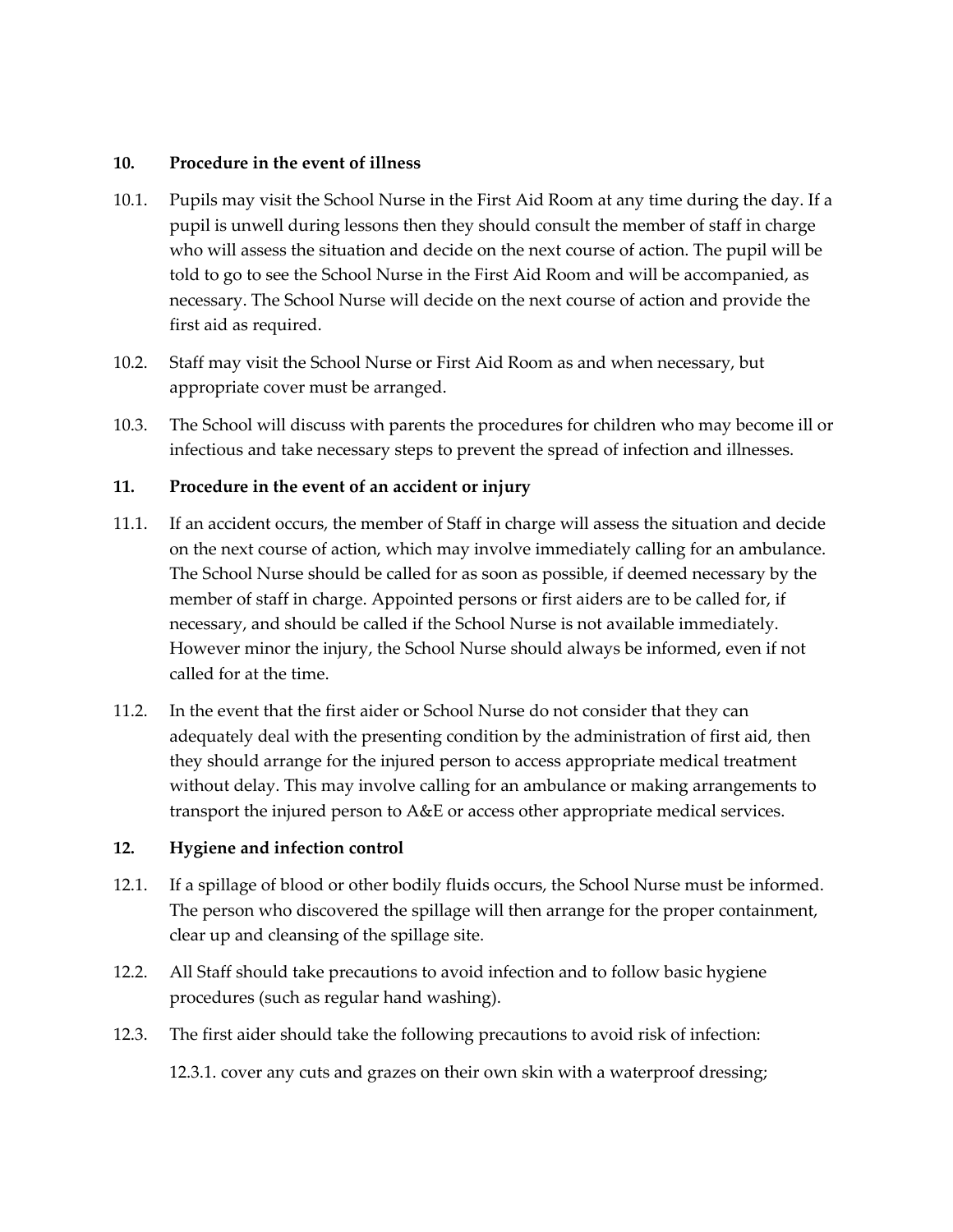12.3.2. wear suitable single use disposable gloves when dealing with blood or other bodily fluids;

12.3.3. use suitable eye protection and a disposable apron where splashing may occur;

12.3.4. use devices such as face shields, where appropriate, when giving mouth to mouth resuscitation;

12.3.5. wash hands after every procedure.

12.4. If the first aider suspects that they or any other person may have been contaminated with blood and other bodily fluids which are not their own, the following actions should be taken without delay:

12.4.1. wash splashes off skin with soap and running water;

12.4.2. wash splashes out of eyes with tap water or an eye wash bottle;

12.4.3. wash splashes out of nose or mouth with tap water, taking care not to swallow the water;

12.4.4. record details of the contamination;

12.4.5. report the incident to the School Nurse and take medical advice if appropriate.

12.5 The School Nurse must be notified immediately of any suspected case of Covid-19 or other infectious disease. The pupil should be brought to the isolation room and remain there until collected by parents. The School will then follow all current guidance from the government and local health protection teams regarding the correct procedures to follow.

12.6 Staff who present with symptoms of Covid-19 should stay home or return home, if at School, and self-isolate until a test can be obtained. The School will work with the local health protection team and NHS Track and Trace if a positive result is returned and take advice regarding the correct procedures to follow. The School recommends that all staff obtain COVID-19 vaccinations in line with government guidance.

### **13. Automated External Defibrillators (AEDs)**

- 13.1. The School's AED is located in the foyer of the SCC.
- 13.2. The AED should only be used where a person is in cardiac arrest. It should not be used where a person is conscious, breathing and / or their heart is still beating.
- 13.3. If a person is suffering from a cardiac arrest, the first person on the scene should immediately call the emergency services and commence CPR. If possible, a first aider who is trained in the use of AEDs should be called for. However, AEDs are designed to be used by any person by following the step by step instructions on the AED.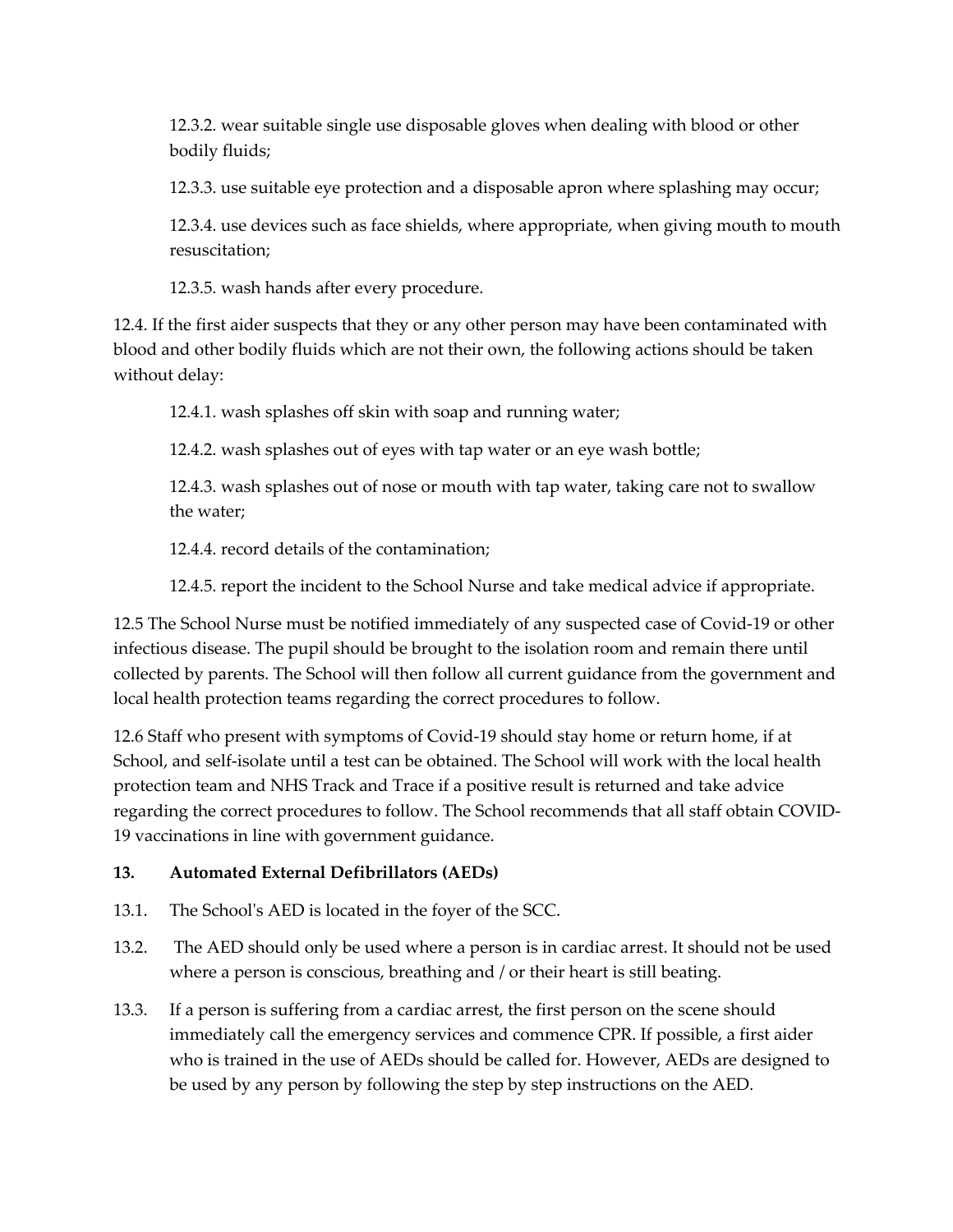13.4. The person administering the AED should ensure that the area around the casualty is clear before using the AED. They should then stay with the casualty until the emergency services arrive.

### **14. First aid in the physical education department**

14.1. The School Nurse is responsible for providing first aid boxes and bags for the relevant sporting areas within the School. There are 8 bags which can be used by Staff and team managers for home and away fixtures and these are kept in the First Aid Room.

A first aid bag should be taken with the travelling team. If an incident occurs first aid should be sought from the visiting school first aid personnel. If necessary, the pupil should be taken to the nearest casualty centre by a member of Staff; parents should be notified immediately. Treatment and after-care should then be followed up by the School Nurse. Any incident of treatment must be reported to the School Nurse on return to School.

### **15. Reporting**

- 15.1. In the event of an accident, injury or illness requiring first aid, the relevant first aider should complete an Accident Report Form and / or a Record of First Aid Provision. These records, including medical records, will be regularly monitored by the Head or a senior member of staff to identify whether review or change in practice is needed.
- 15.2. All injuries, accidents and illnesses, however minor, must be reported to the School Nurse who is responsible for ensuring that the accident report forms and books are completed correctly and that parents or guardian(s) and HSE are kept informed as necessary.
- 15.3. Parents or guardian(s) will be informed of all serious or significant injuries, accidents or illness involving their child as soon as is possible and (when considered appropriate) will be given additional information as to risks and possible complications arising from their condition and or any treatment or medication.
- 15.4. Parents will also be informed each time their child receives a bump to the head by receiving a head bump form on the same day that the injury occurred.
- 15.5. The School will inform parents of any accidents or injury or first aid treatment that is given to pupils in the EYFS setting on the same day or as soon as is reasonably practicable.
- 15.6. Should a member of staff discover that a child has been taken to A&E outside of school hours they should inform the School Nurse, who should then record as much information as possible regarding the visit in the Emergency and Accident Record.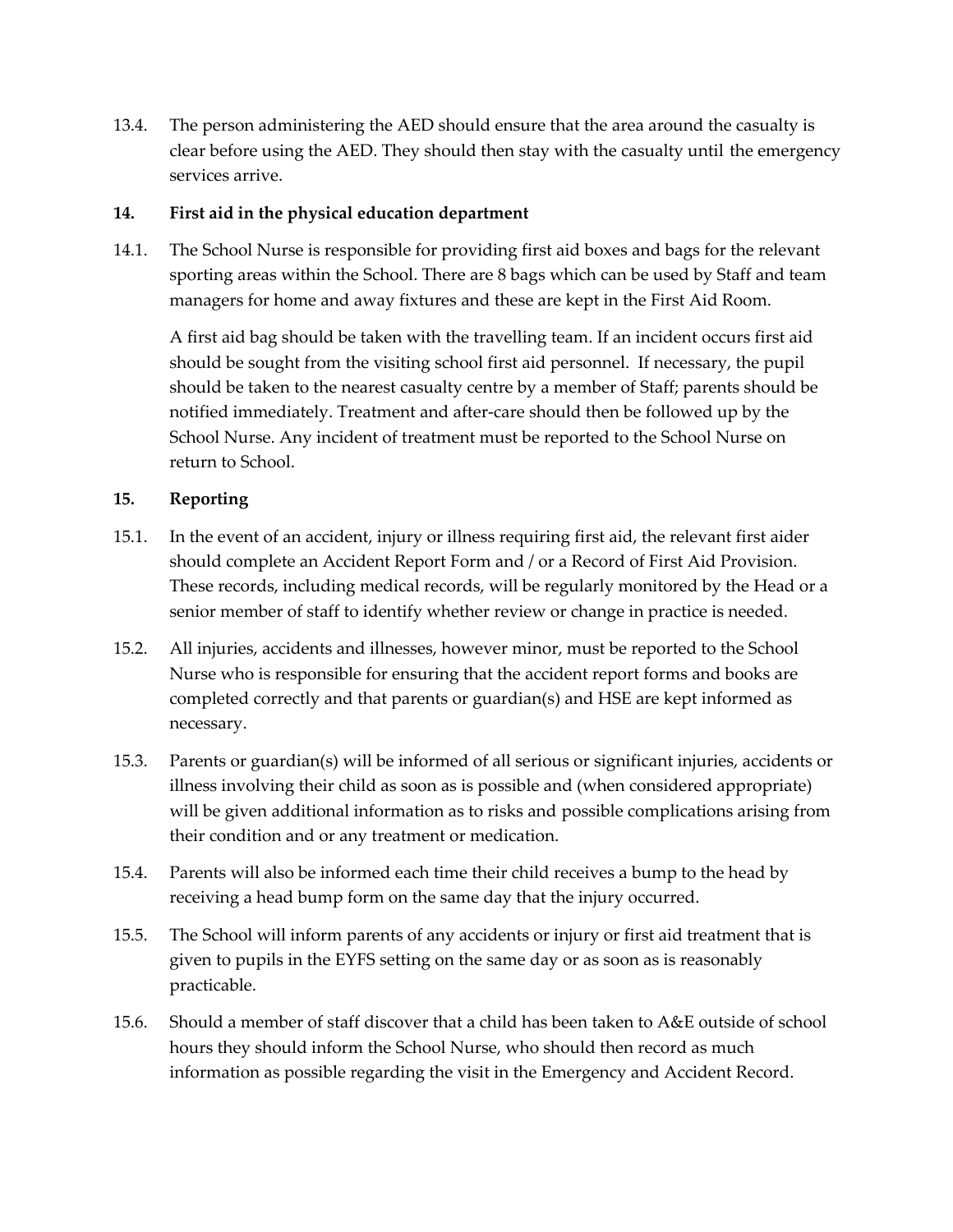- 15.7. The School is legally required under the Reporting of Injuries, Diseases and Dangerous Occurrences Regulations 2013 (SI 2013/1471) (RIDDOR) to report relevant injuries, work-related diseases, incidents and dangerous occurrences to the HSE.
- 15.8. Fatal and specified injuries to staff only should be reported by calling the Incident Contact Centre (ICC) on 0845 300 99 23. 15.9. All other reportable matters involving staff, pupils and visitors should be reported online at http://www.hse.gov.uk/riddor.report.htm within 10 days.

### **Reportable Matters**

### **15.9.1. Accidents involving Staff**

- work related accidents resulting in death or a specified injury (including as a result of physical violence) **must be reported immediately**.

Specified injuries are:

- fractures, other than to fingers, thumbs and toes;
- amputations;
- any injury likely to lead to permanent loss of sight or reduction in sight;

- any crush injury to the head or torso causing damage to the brain or internal organs;

- serious burns (including scalding) which covers more than 10% of the body or which causes significant damage to the eyes, respiratory system or other vital organs;

- any scalping requiring hospital treatment;

- any loss of consciousness caused by head injury or asphyxia;

- any other injury arising from working in an enclosed space which leads to hypothermia or heat-induced illness or requires resuscitation or admittance to hospital for more than 24 hours.

- work related accidents which prevent the injured person from continuing with their normal work for more than 7 days must be reported within 15 days.

- **cases of work related diseases** that a doctor notifies the School of (for example: certain poisonings; lung diseases; infections such as tuberculosis or hepatitis; occupational cancer)

- **certain dangerous occurrences** (near misses - reportable examples: bursting of closed pipes; electrical short circuit causing fire; accidental release of any substance that may cause injury to health)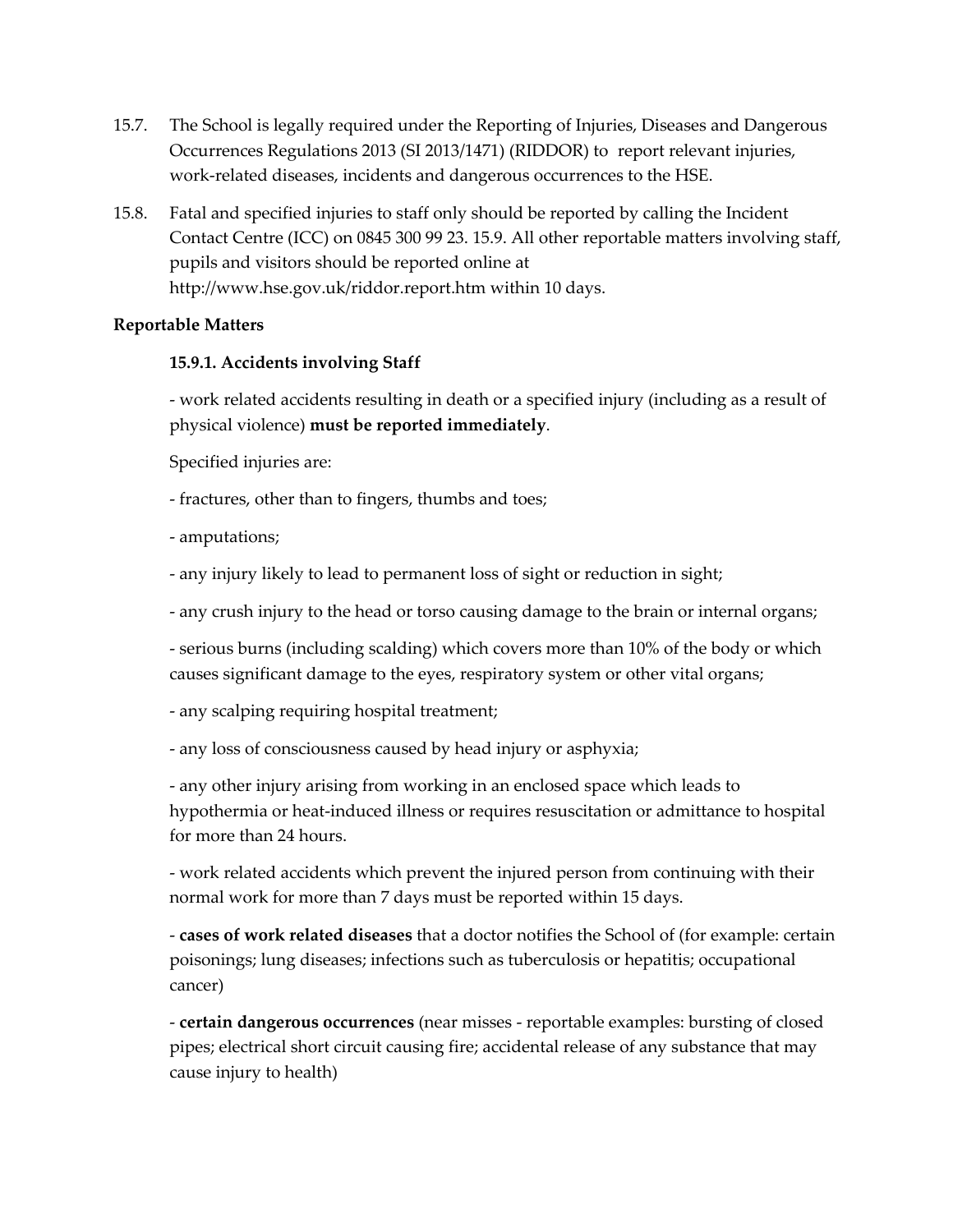### **15.9.2. Accidents involving pupils or visitors**

- accidents where the **person is killed** or is **taken from the site of the accident to hospital for treatment** and where the accident arises out of or in connection with:

-any School activity (on or off the premises);

-the way a School activity has been organised or managed (e.g. the supervision of a field trip);

- equipment, machinery or substances;

- the design or condition of the premises;

If anyone at the School is known or suspected to be suffering from a disease which is classified as a notifiable disease, and / or in the opinion of a registered medical practitioner has an infection and / or is contaminated in a manner which could present significant harm to human health (as set out in the Health Protection (Notification) Regulations 2010), the School should ensure that a report is made by the proper officer at the relevant local authority. More information can be found at http://www.hpa.org.uk.

In the case of COVID-19, the School will assist with NHS Track and Trace and contact the local health protection team to take further advice.

- 15.10. The School will notify local child protection agencies, as appropriate, of any serious accident or injury to, or the death of, any child whilst in their care and act on any advice given.
- 15.11. The School will also notify Ofsted of any serious accident, illness or injury to, or death of, any child whilst in their care, and of the action taken in respect of it. Notification must be made as soon as is reasonably practicable, but in any event within 14 days of the incident occurring.

#### **16. Records**

16.1. School Accident and Illness Book: all injuries, accidents, illnesses, and dangerous occurrences (unless very minor in the view of the School Nurse) must be recorded in the School Accident and Illness Book. The date, time and place of the event or illness must be noted with the personal details of those involved with a brief description of the nature of the event or illness. Any first aid given should also be noted, with the name and signature of the first aider or person dealing with the accident. What happened to the injured or ill person immediately afterwards should also be recorded. Records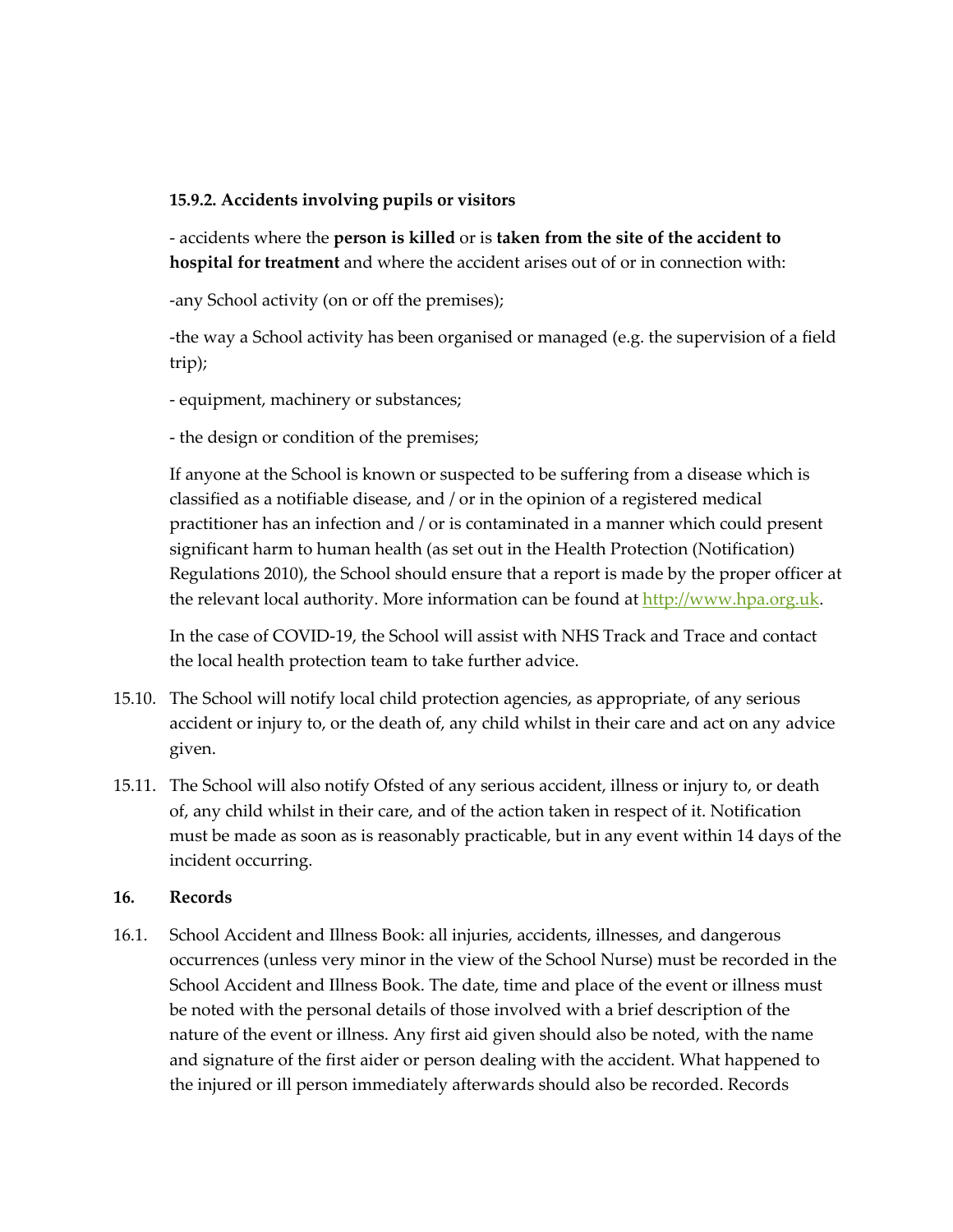should be stored for at least three years or if the person injured is a minor (under 18), until they are 21.

- 16.2. The School Nurse will complete an Accident Report Form for every serious or significant accident that occurs on or off the School site if in connection with the School. These forms will be kept by the School Nurse. Records should be stored for at least three years or if the person injured is a minor (under 18), until they are 21.
- 16.3. The School Nurse will fill in an Accident Report Form in respect of any accident causing personal injury to staff and provide a copy of this Accident Report Form to the Head. The Head will take reasonable steps to investigate the circumstances of such accidents once they receive notice of it. If it is found that there are discrepancies between the information reported and the Head's findings these should also be recorded on the form. These records will be kept by the School Nurse for at least three years.

#### **17. Monitoring**

17.1. The Governors' and Head review and discuss an abridged A&E report provided by the School Nurse at the termly meetings of the Governors' Legal Sub-Committee to discuss any major accidents. The School's Health and Safety Committee reviews all accidents and injuries at termly meetings in order to take note of trends at the School in order to identify whether a change in welfare practice is needed. The information helps identify any further training that may be useful for investigative or insurance purposes.

Signed:

The Reverend Dr Stephen Cherry Dean, King's College, Cambridge Chair of Governors, King's College School

Stefe Ches

3rd December 2021

| Date of Last Review:  | November 2021                                           |
|-----------------------|---------------------------------------------------------|
| Date for Next Review: | November 2022                                           |
| Policy Owner:         | Bursar / School Nurse                                   |
| Authorisation:        | Chair of Governors, On behalf of the Board of Governors |

**\_\_\_\_\_\_\_\_\_\_\_\_\_\_\_\_\_\_\_\_\_\_\_\_\_\_\_\_\_\_\_\_\_\_\_\_\_\_\_\_\_\_\_\_\_\_\_\_\_\_\_\_\_\_\_\_\_**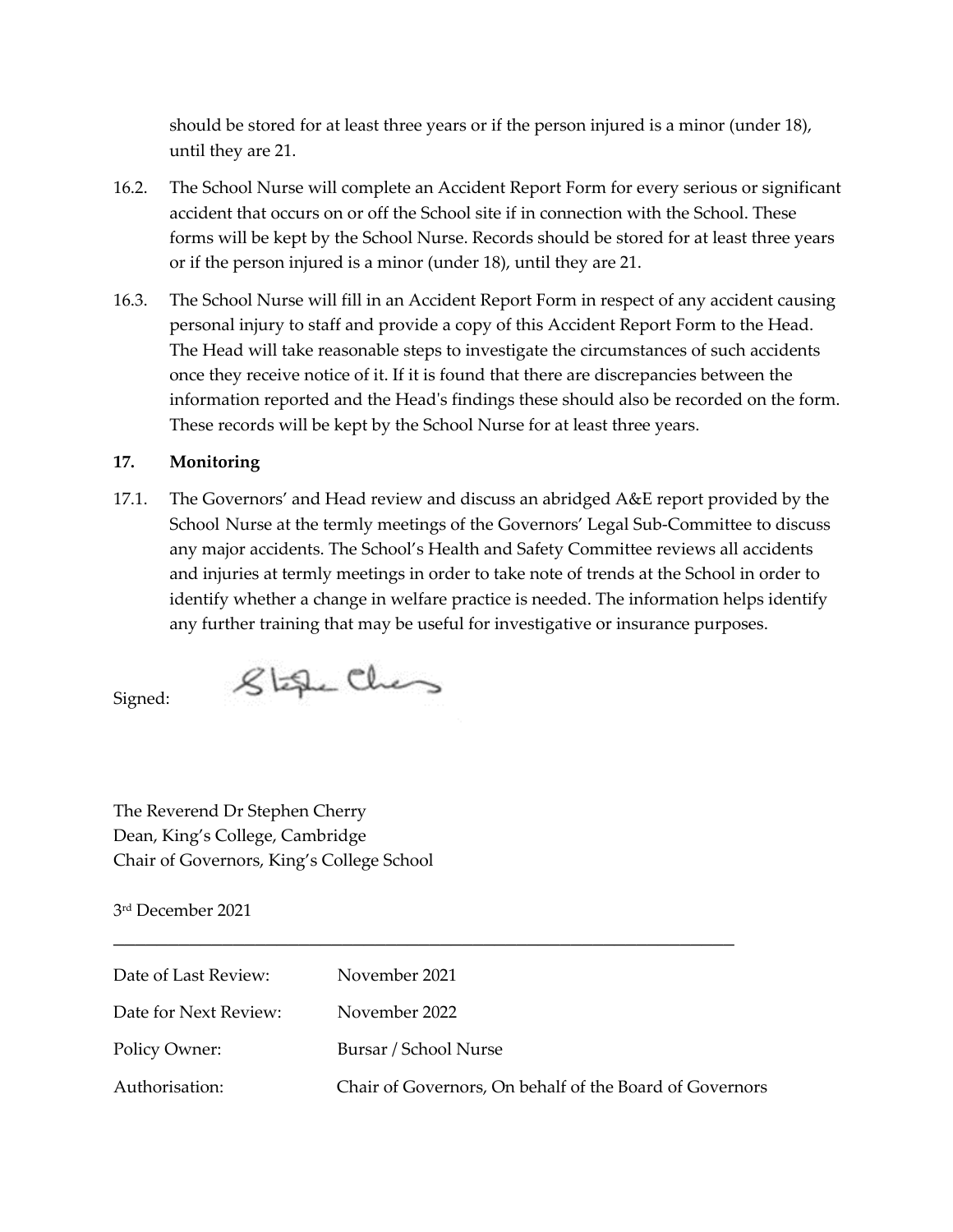

### **STAFF FIRST AID TRAINING RECORD**

| <b>NAME</b>             | <b>COURSE ATTENDED</b>                                                    | <b>EXPIRY</b>     |
|-------------------------|---------------------------------------------------------------------------|-------------------|
| Natasha Taylor-Gray     | QA 3 day FAW (Level 3)<br>(booked 9-11 May. Reserve list for 14-16 March) |                   |
| Mike Jennings           | QA 1 day Emergency First Aid at Work (level 3)                            | May 2022          |
| Jo Thurston             | QA 1 day Emergency First Aid at Work (level 3)                            | May 2022          |
| J Rist                  | QA Paediatric First Aid (level 3)<br>(booked 26-27 Sept)                  | <b>June 2022</b>  |
| Ed Sykes                | QA 3 day FAW (Level 3)<br>(booked 2-3 Aug 2022)                           | Aug 2022          |
| Nicola Parsons          | QA 3 day FAW (Level 3)                                                    | Sept 2022         |
|                         | QA Paediatric First Aid (level 3)<br>(booked 26-27 Sept)                  | Oct 2022          |
| <b>Matt Andrews</b>     | QA Paediatric First Aid (level 3)<br>(booked 26-27 Sept)                  | Oct 2022          |
| <b>Alison Gelling</b>   | QA 3 day FAW (Level 3)<br>(booked 7-8 Nov 2022)                           | Nov 2022          |
|                         | QA Paediatric First Aid (level 3)                                         | May 2024          |
| Sarah Simcock           | QA 1 day Emergency First Aid at Work (level 3)<br>(booked 6.10.22)        | Nov 2022          |
| Alan Barker             | QA 3 day FAW (Level 3)                                                    | Jan 2023          |
| Jim Ashworth            | QA 1 day Emergency First Aid at Work (level 3)                            | <b>March 2023</b> |
| Donna Bramwell          | QA Paediatric First Aid (level 3)                                         | Sept 2023         |
| Alex Collier            | QA Paediatric First Aid (level 3)                                         | Sept 2023         |
| <b>Claire Cooke</b>     | QA Paediatric First Aid (level 3)                                         | Sept 2023         |
| Dougie Rice             | QA Paediatric First Aid (level 3)                                         | Sept 2023         |
| <b>Binath Philomin</b>  | QA Paediatric First Aid (level 3)                                         | Sept 2023         |
| Jill Hay                | QA 3 day FAW (Level 3)                                                    | Oct 2023          |
| Meredith Trueman        | QA 3 day FAW (Level 3)                                                    | Oct 2023          |
|                         | IQL First Aid at work (level 3)                                           | Aug 2024          |
|                         | IQL Pool Lifeguarding, Intervention, Supervision and Rescue (level 2)     |                   |
|                         |                                                                           | Aug 2024          |
| Nick Batcheler          | QA 3 day FAW (Level 3)                                                    | March 2024        |
|                         | QA Paediatric First Aid (level 3)                                         | May 2024          |
| <b>Charlotte Pinner</b> | QA 1 day Emergency First Aid at Work (level 3)                            | Mar 2024          |
| Kathryn Richardson      | QA Paediatric First Aid (level 3)                                         | May 2024          |
| Nicola Shepherd         | QA Paediatric First Aid (level 3)                                         | May 2024          |
| Pippa Graddage          | QA 3 day FAW (Level 3)                                                    | Sept 2024         |
| Alan Robinson           | QA 1 day Emergency First Aid at Work (level 3)                            | Sept 2024         |
| Paul Purser             | QA 1 day Emergency First Aid at Work (level 3)                            | Sept 2024         |
| Izza Brunning           | QA 1 day Emergency First Aid at Work (level 3)                            | Sept 2024         |
| <b>George Darling</b>   | QA 1 day Emergency First Aid at Work (level 3)                            | Sept 2024         |
| David Humphrey          | QA 3 day FAW (Level 3)                                                    | Oct 2024          |
| <b>Alex Sears</b>       | QA 1 day Emergency First Aid at Work (level 3)                            | Nov 2024          |
| <b>Helen Williams</b>   | QA 1 day Emergency First Aid at Work (level 3)                            | <b>Nov 2024</b>   |
| Karen Williams          | QA 3 day FAW (Level 3)                                                    | Nov 2024          |
| Angus Gent              | QA 1 day Emergency First Aid at Work (level 3)                            | Feb 2025          |
| Mark Milne              | QA 1 day Emergency First Aid at Work (level 3)                            | Feb 2025          |
| James Randle            | QA 1 day Emergency First Aid at Work (level 3)                            | Feb 2025          |
| Rachael Dunlop          | QA 1 day Emergency First Aid at Work (level 3)                            | Feb 2025          |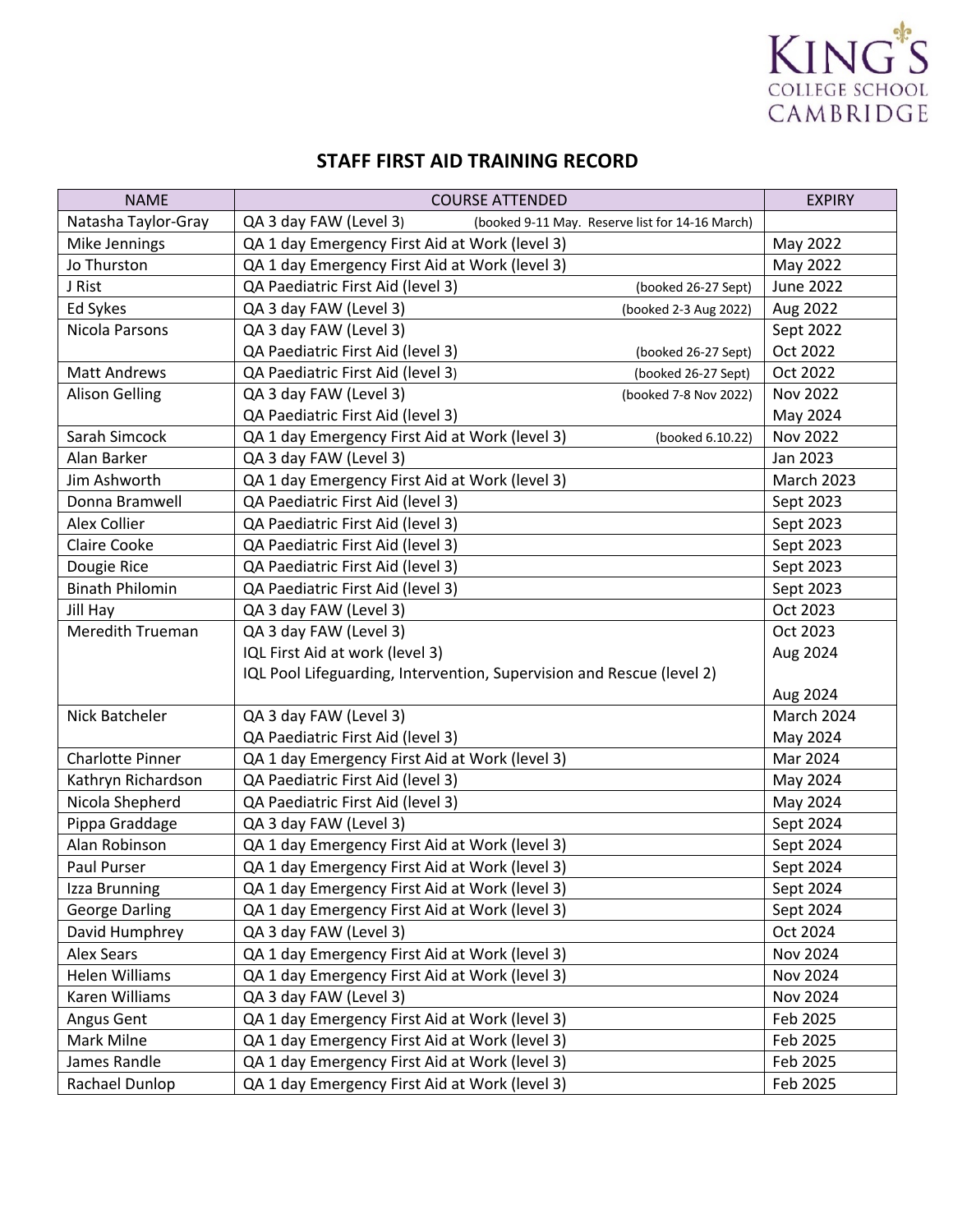### Appendix 1

## **Procedures for the Administration of Medicines**

The following procedures have been written using the guidelines for the Department of Education 2015 guidance on *Supporting students at school with medical conditions*, the *Royal College of Nursing practice guidance for medicines management 2020*, and *Controlled Drugs (Supervision of management and use) Regulations 2013.*

These guidelines are intended for those staff who find themselves in a position of responsibility regarding the storage and administration of medication. This will ensure a safe and appropriate procedure is followed when administering medicines to pupils in our care.

- No pupil under the age of sixteen should be given medicines without their parent's permission.
- Each pupil must have a completed Medical Record form prior to starting school. This includes parental consent for the School Nurse or first aider to give appropriate treatment for minor problems using non-prescription (over the counter) medicines.
- Parents have a clear responsibility to provide the school with written details of the medical needs of their children and any medication they require. Parents are also expected to inform the school of any changes as they arise.
- All medicines provided to the school by parents for their child must be in the original prescription packaging and be listed in the British National Formulary. No medicines written in a foreign language will be accepted.
- The School Doctor will treat and prescribe for boarders who are registered at Newnham Walk Surgery.

### **Storage of Medicines**

All medicines will be stored in a locked cupboard, firmly attached to a wall. All medicines which require refrigeration will be kept locked in either the First Aid Room or Sick Bay medical refrigerators. Prescribed medication that is no longer needed in school must be returned to the child's parents or disposed of safely.

### **Controlled Drugs**

Controlled drugs (CDs) are subject to safe custody and must be stored in a locked receptacle such as an appropriate CD cabinet. This cabinet is located in the School's First Aid Room. The key to this cabinet is securely stored and only accessible to staff authorised to have access to it. CDs must be administered in a timely fashion in line with relevant legislation and local standard operating procedures.

Recording administration of controlled drugs:

• Controlled Drug Recording Book is kept in bound book format;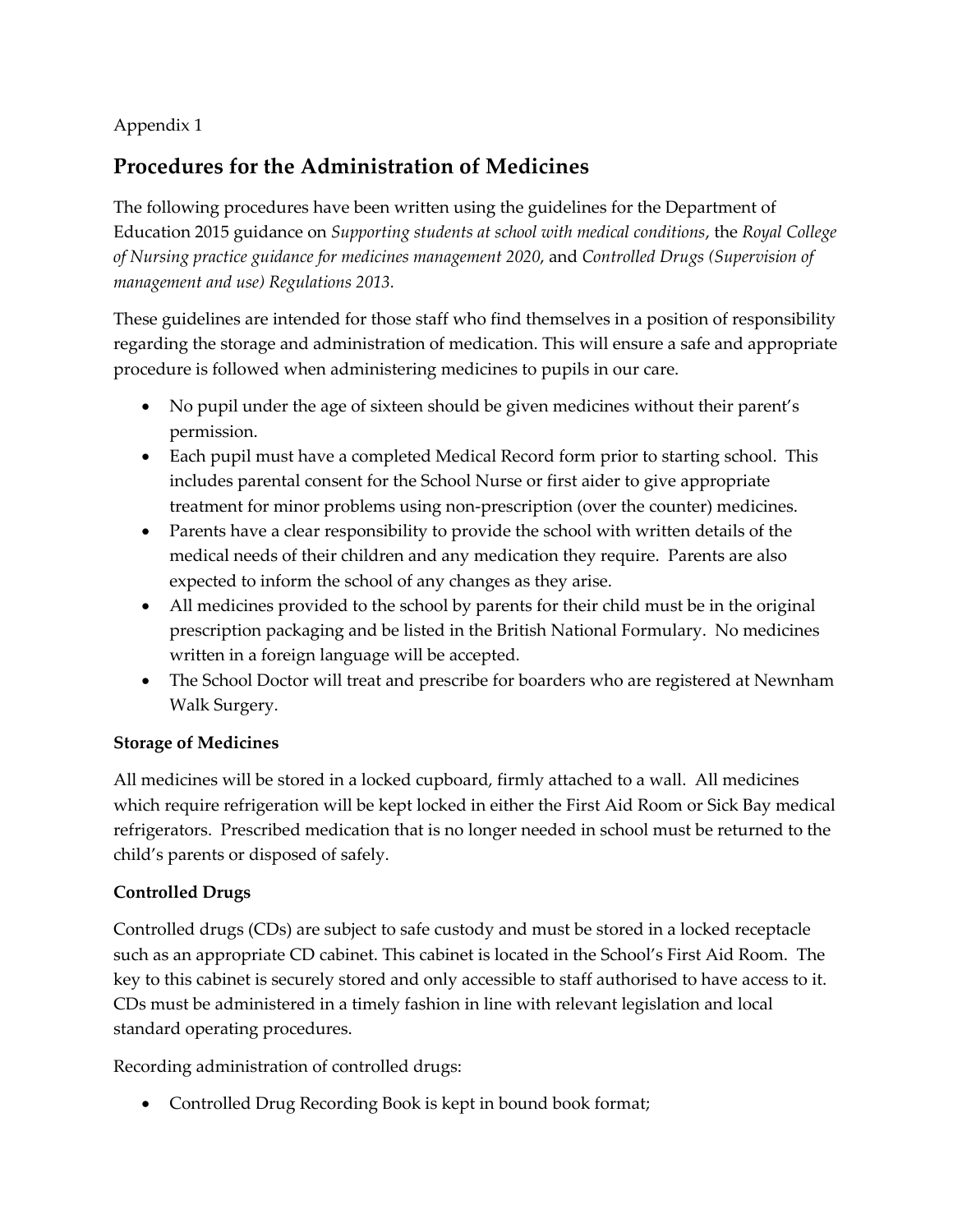- There must be a separate page for each strength and form of an individual drug;
- Each page must specify the name, strength and form of the drug at the head of the page and all entries on that page must relate to that drug only;
- Each entry must be in chronological order stating:
	- o Name of child;
	- o Date drug issued to the child;
	- o Amount issued;
	- o Name and signature of person issuing the drug;
	- o Name and signature of witness, if possible;
	- o Balance left in stock.
- Each entry must be legible and written in indelible ink;
- If a mistake is made, it should be crossed through with a single line so that is can still be read;
- The Controlled Drug Recording Book must be kept on the premises;
- The Controlled Drug Recording Book must be available for inspection by an authorised person.

The Controlled Drug Recording Book must also state the following when CDs are obtained:

- Date the CDs are received;
- Name and address from whom they were obtained (e.g. pharmacy, parent);
- Amount received;
- Running balances.

### **Guidance for Staff**

All staff that could potentially administer medicines to pupils at school, in the Boarding House or on school trips should be identified in advance. These staff members must receive appropriate training from the School Nurse with regards to the safe administration of medicine and correct documentation procedures to follow. These staff members will then read, agree and sign to say that they will follow the appropriate procedures. **It is the staff's responsibility to access the training sessions provided.**

The school recognises that some pupils need regularly prescribed medication administered by staff throughout the school day or whilst living in the Boarding House. It may also be necessary to give pupils over the counter medicine from general school stock. The complete list of medicines that can be used without a prescription from a GP are listed on the Medical Record form which parents must complete before admission to the school.

All stock medication is accurately recorded including a running stock balance. Stock levels are checked at the start of each term.

All staff that administer medicines to pupils: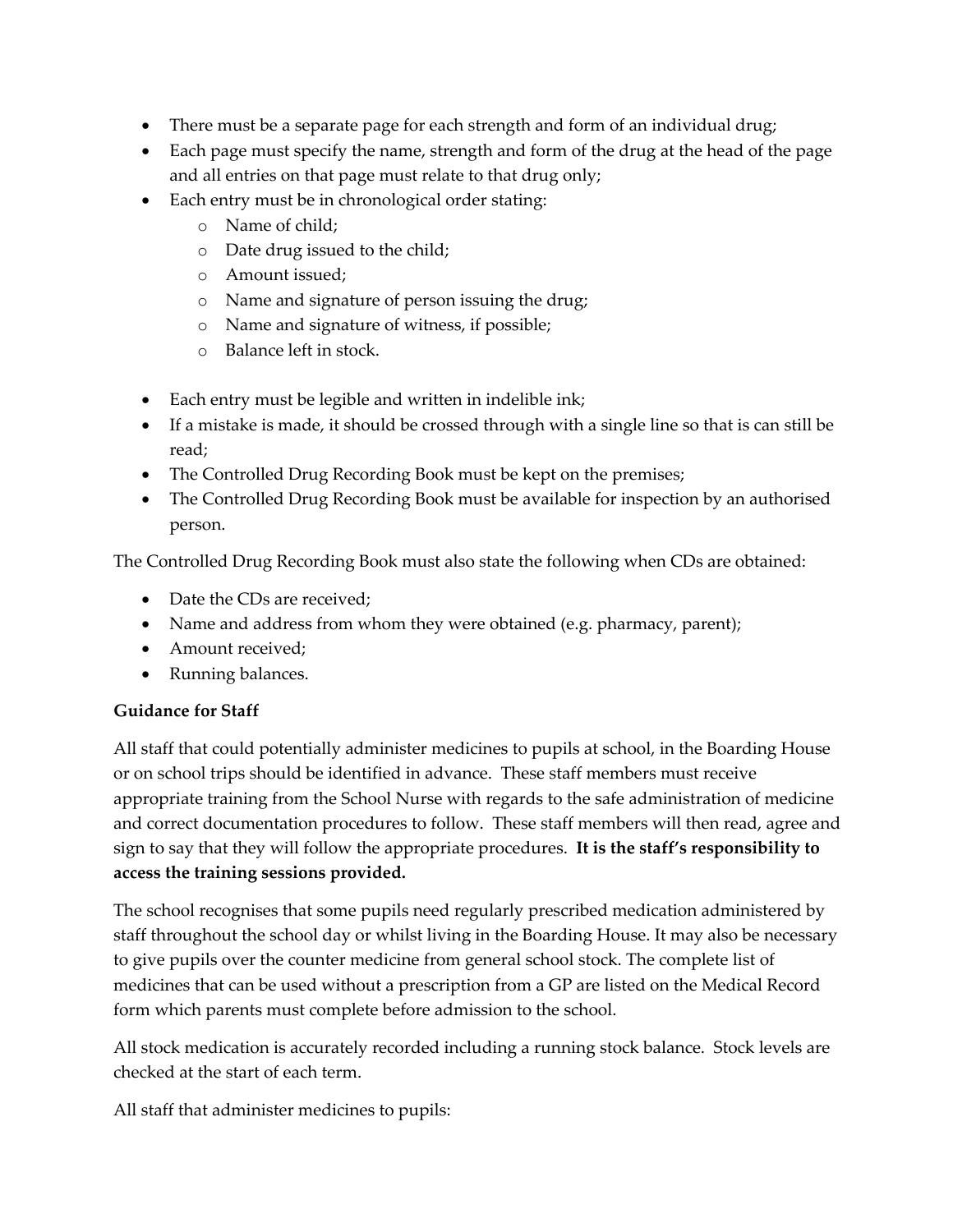- 1. must be certain of the identity of the child to whom the medicine is to be administered;
- 2. must check that the child is not allergic to the medicine before administering it;
- 3. must know the therapeutic uses of the medicine to be administered (i.e. what it is for), its normal dosage, side effects, precautions and contra-indications;
- 4. must be aware of the child's plan of care if appropriate;
- 5. must check that the prescription or the label on the medicine dispensed is clearly written and unambiguous;
- 6. must check the expiry date of the medicine to be administered;
- 7. must have considered the dosage, method of administration, route and timing;
- 8. must administer or withhold medicine in the context of the child's current condition;
- 9. must contact the prescriber or another authorised prescriber without delay where contra-indications to the prescribed medicine are discovered, where the child develops a reaction to the medicine, or where assessment of the child indicates that the medicine is no longer suitable;
- 10. must make a clear, accurate and immediate record of all medicine administered, intentionally withheld or refused by the child, ensuring their signature is clear and legible.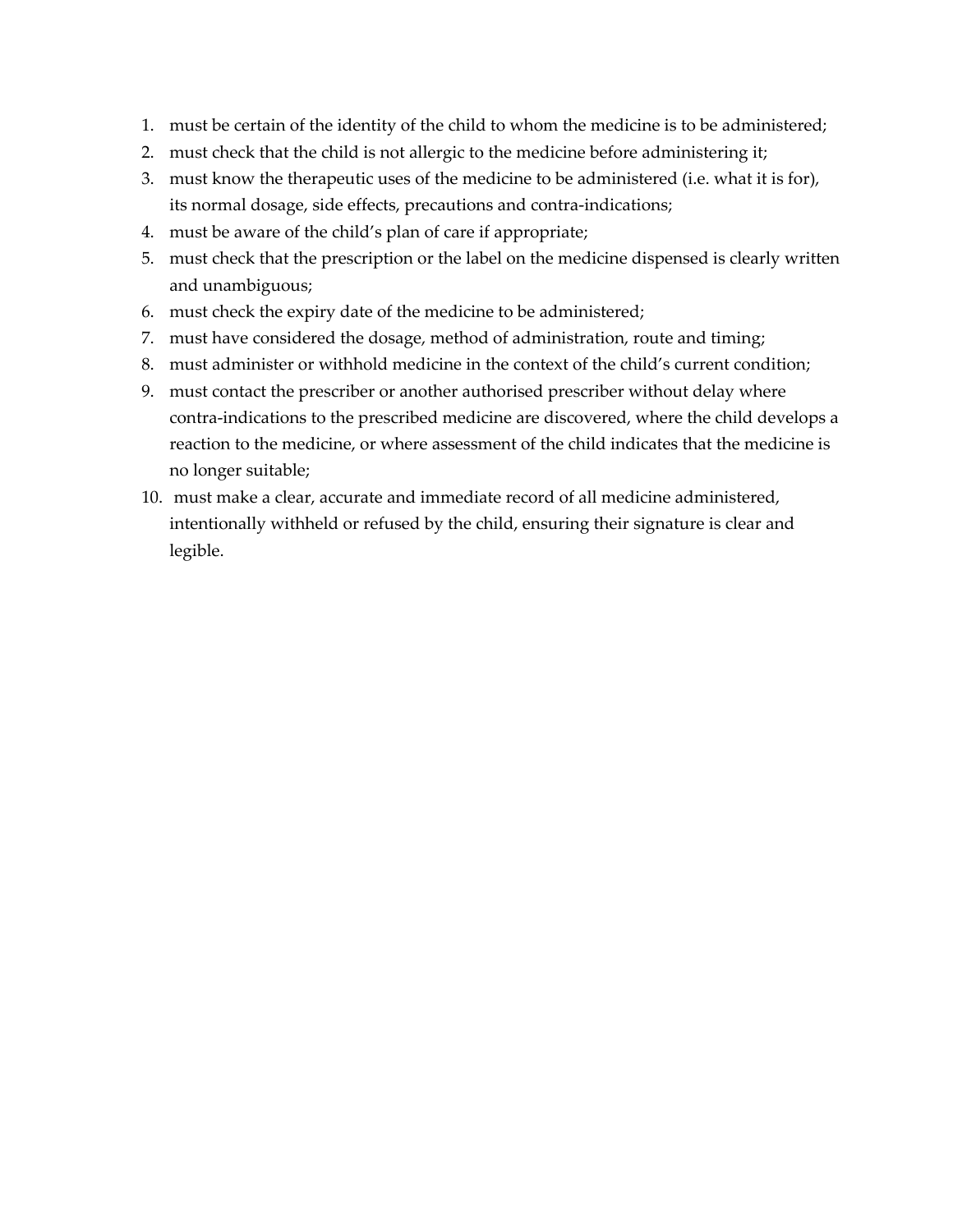### Appendix 2

## **Procedures for the Care of Ill or Injured Pupils or Staff**

When pupils or staff become ill or injured at School they are able to attend the First Aid Room staffed by the School Nurse and / or Nurse's Assistant who will carry out any required first aid in an efficient and timely manner following the protocol below:

- Pre-Prep pupils must be accompanied to the First Aid Room by an adult member of staff. Older children may attend alone or be accompanied by a friend.
- The School Nurse will make an initial assessment and decision regarding the course of action or treatment to be undertaken. The Nurse must follow the Nursing and Midwifery Council Code of Conduct in the care of pupils or staff at all times. The Nurse's Assistant works under the guidance of the School Nurse.
- After the initial assessment, the following are possible treatment options:
	- o To give first aid where appropriate and as a priority;
	- o Treatment and return to School or to the Boarding House;
	- o The administration of medication if required. See also the School's administration of medication procedures (Appendix 1);
	- o Admission to First Aid Room for day pupils until a parent can collect;
	- o Care of a boarder out of school hours in Sick Bay;
	- o Referral to the pupil / staff's GP (or School Doctor in the case of a boarder) or request for an ambulance;
	- o In cases where an ambulance is requested, a member of staff will accompany the pupil until a parent arrives. In all cases involving a pupil, the School Nurse or Boarding House staff will make all reasonable effort to contact the parents as soon as possible. Contact will be made initially by telephone and followed up by email or letter. A brief history of the case will be noted and recorded as soon as possible in the day book. (See also the Section on Recording and Reporting below).

The Boarding House Sick Bay provides suitable separate accommodation for boarders who are ill. This accommodation contains 2 beds and complies with the requirements of the School Premises Regulations 1999 having a usable floor space of at least 7.4 m2 per bed with beds at least 1.8 m apart.

A boarder who is ill is checked regularly by the School Nurse or Boarding House staff and is able to summon assistance if required by using the bell.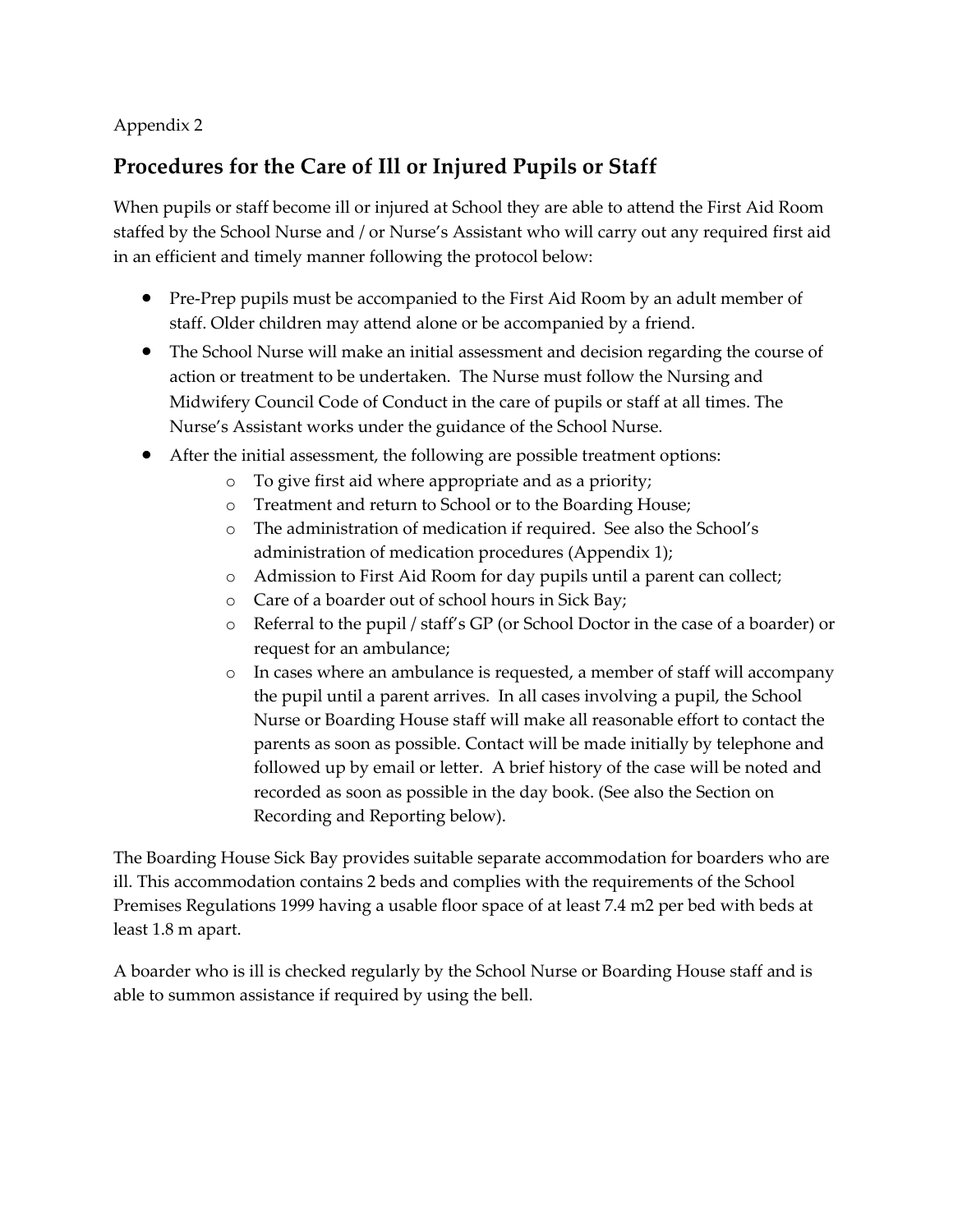### **School Doctor, Dentists and Opticians**

The School has engaged Dr Cornish to act as School Doctor. In addition, and in compliance with the National Minimum Standards for Boarding Schools, the School will make arrangements with any available dental practice or optician in Cambridge, when required.

Contact details for Dr Cornish are:

Dr Fiona Cornish Newnham Walk Surgery Wordsworth Grove Cambridge

Boarders are free to choose whether or not they are accompanied when seen by a doctor, dentist, optician or other medical professional and can choose whether they are seen by a male or female doctor.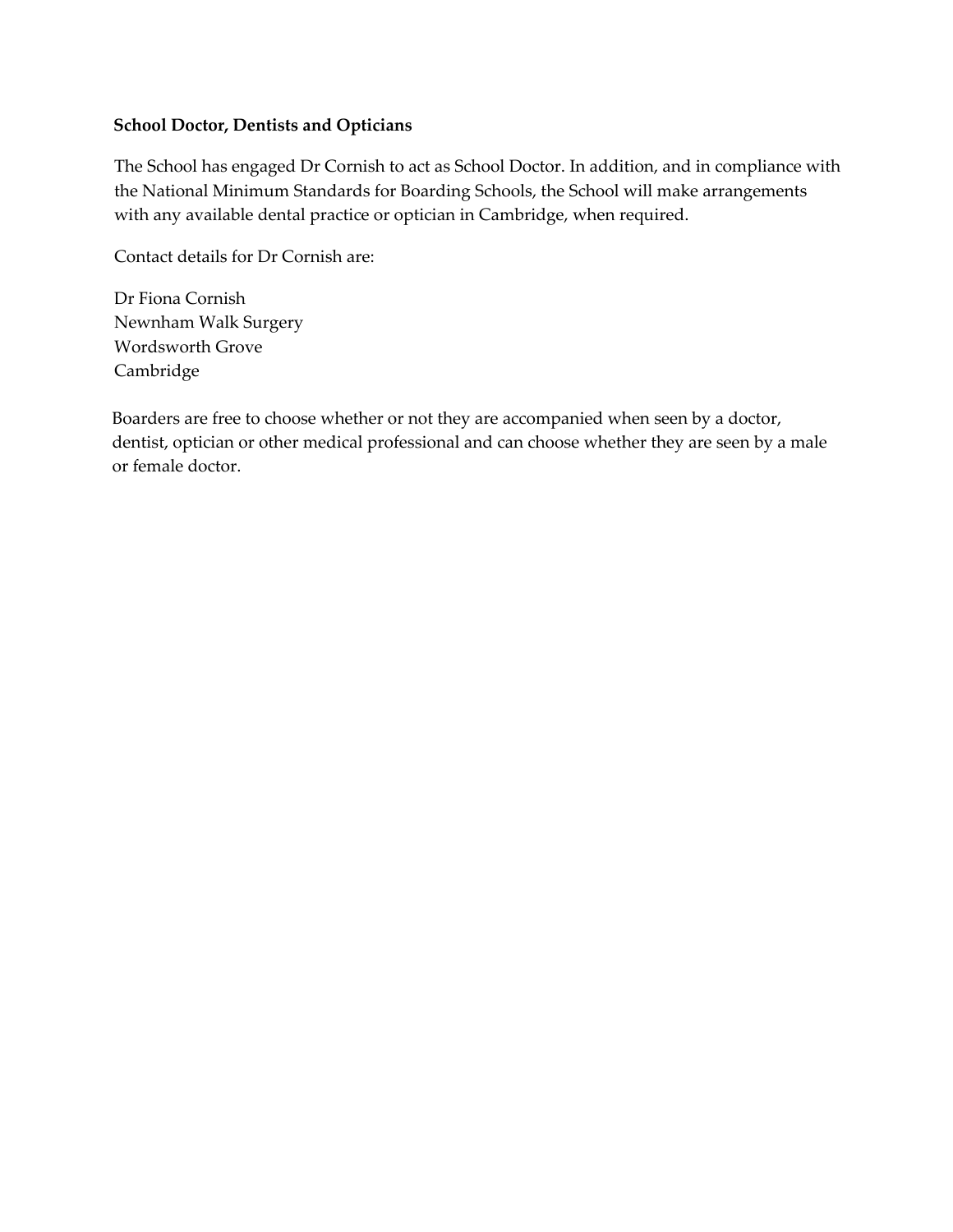Appendix 3

## **Body Fluid Spillage Procedures**

Blood and body fluids (e.g. faeces, vomit, saliva, urine, nasal and eye discharge) may contain viruses or bacteria capable of causing disease. It is therefore vital to protect both yourself and others from the risk of cross infection. In order to minimise the risk of transmission of infection both staff and pupils should practice good personal hygiene and be aware of the procedure for dealing with body spillages.

This document is to be used in conjunction with the Public Health England: Health protection in schools and other childcare facilities Chapter 6: cleaning the environment (updated 3 March 2021).

All body fluid spills must be cleaned as quickly as possible. Staff must protect themselves by wearing the appropriate Personal Protective Equipment (PPE).

The school provides spillage kits which are clearly identifiable in yellow drawstring bags. These contain:

- Gloves
- Plastic aprons
- Masks
- Absorbant spillage pad
- Odour neutraliser spray
- Plastic scrapers (please retain for disinfection and re-use)
- Emergency Spillage Compound granules
- Yellow clinical waste bags
- Disinfectant spray

Spillage kits are available in the following locations:

- First Aid Room
- Boarding House Sick Bay
- Dining Room (hook behind door)
- Staff Room
- St Martin's (ground floor staff toilet)
- Art Room
- Science Prep Room
- Squash Court
- M2 Classroom
- Library
- **SCC** (Galley)
- Music Block (cleaners' cupboard)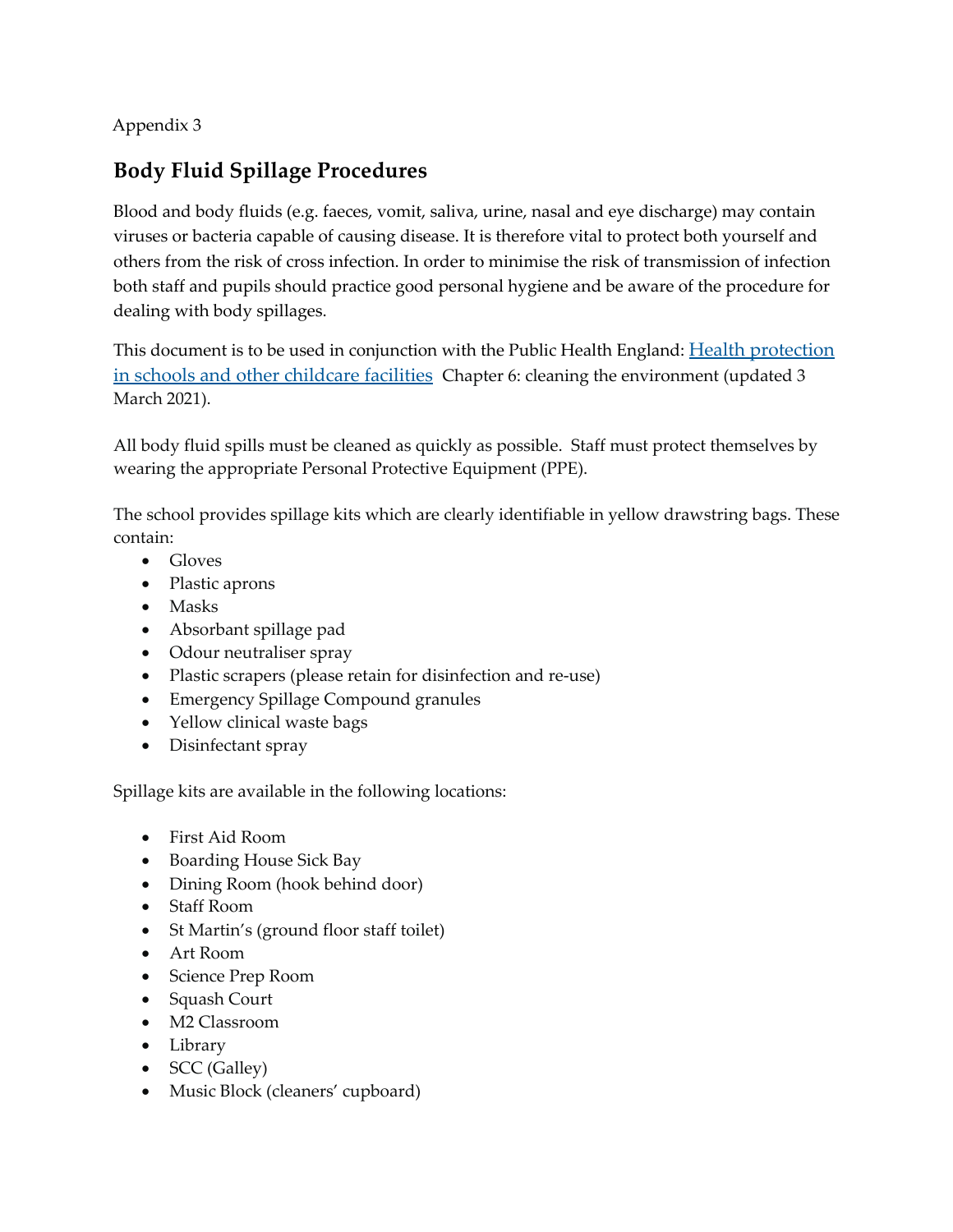The initial clean-up of the spillage must be carried out by the person(s) at the scene of the incident. Carpet cleaning is available before 13:30hrs; after this time the initial cleaning must still take place and then an email sent to Pippa Graddage pgraddage@kcs.cambs.sch.uk to ensure the carpet is cleaned by the early morning cleaning team the next day.

### **Initial Body Fluid Spillage Procedure**

- 1. Cordon the area off to protect other children and staff.
- 2. Collect your nearest spillage kit.
- 3. Put on the disposable gloves and apron. Mask (optional).
- 4. Apply odour neutraliser spray if required.
- 5. For liquid spillages either place the absorbent pad or paper towels over the spillage. Alternatively use Emergency Spillage Compound granules. Allow time for spillage to be absorbed – at least 90 seconds.
- 6. Wipe up the spillage using the absorbent sheet or paper towels and dispose of in a yellow clinical waste bag.
- 7. For more solid spillages the granules may be used, paper towels or black plastic scrapers.
- 8. The area must be cleaned and secondary body fluid spillage procedure carried out. (see below).
- 9. Ventilate the area and allow to dry.
- 10. Apron, mask and gloves must also be disposed of in yellow clinical waste bag.
- 11. Clinical waste bags should be double bagged and disposed of in the yellow clinical waste bin. This is situated at the bottom of the fire escape behind the Gap flat.
- 12. Children's clothing, if affected, must be bagged and given to the child's parent for cleaning.
- 13. Staff must then thoroughly wash their hands

Spillage kits **must be returned** to Pippa Graddage for re-stocking. Please **do not** dispose of the black plastic scrapers. These should be bagged separately and returned to Pippa Graddage for disinfection and re-use. Spillage kits must then be returned to their original location.

**Secondary Body Fluid Spillage Procedure** (to be carried out **only** when initial clean-up has been carried out)

- 1. Following initial clean up the affected area must be thoroughly disinfected.
- 2. Until 13:30hrs contact Pippa Graddage on Ext 233 or mobile number 07754 416602 who will arrange for a member of her team to disinfect the area.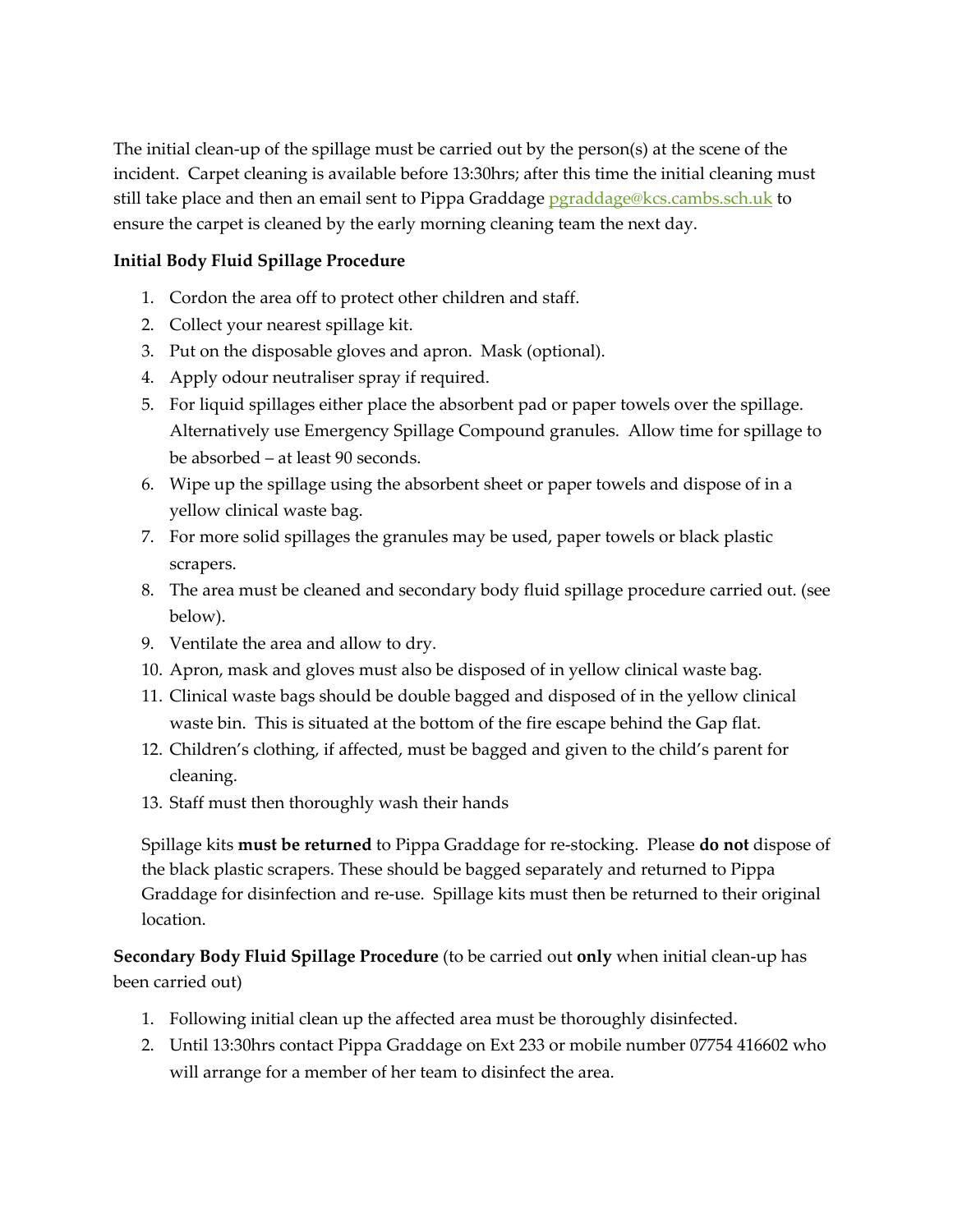- 3. After 13:30hrs contact Alan Robinson on Ext 239 or mobile Ext 266 who will arrange for a member of his team to disinfect the area.
- 4. Disinfectant, mop handle, bucket, wet floor signs and disposable mop heads will be stored safely in the workshop and office building for use by appropriate persons.
- 5. Once mop head has been used this will be disposed of in a black bin bag and placed in normal school waste.
- 6. Staff must then thoroughly wash their hands.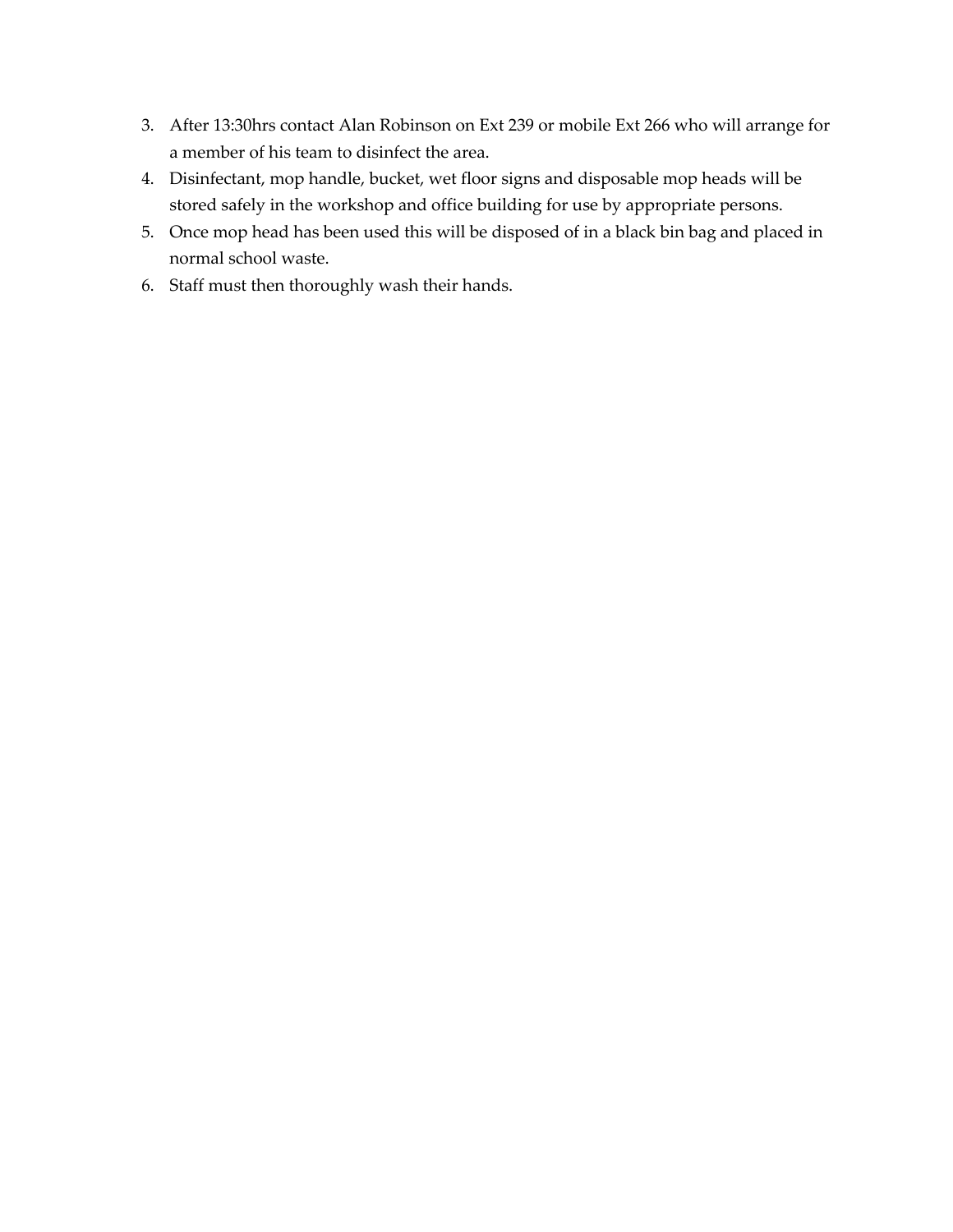### Appendix 4

## **Intimate Care Guidelines**

The safety and welfare of all our pupils is the School's highest priority. The school will act in accordance with Section 175 of the Education Act 2002, *Keeping Children Safe in Education 2021* and *Guidance for safer working practice for those working with children and young people in education settings May 2019*. Meeting a pupil's intimate care needs is one aspect of safeguarding

Additionally, the school recognises it's duties and responsibilities in relation to the Equalities Act 2010 which requires that any pupil with an impairment that affects their ability to carry out day to day activities must not be discriminated against and schools must make 'reasonable adjustments' to avoid disabled children being put at a disadvantage to their peers. Adjustments may include the provision of intimate and personal care.

The School is committed to ensuring that all staff responsible for the intimate care of children undertake their duties in a sensitive and professional manner at all times. This policy has been written to safeguard both children and staff and applies to all staff involved in the intimate care of children.

Intimate care is defined as any care which involves washing, touching or carrying out a procedure which most children are able to carry out for themselves but are unable to do so due to physical disability, special educational needs associated with learning difficulties, medical needs, or needs arising from the child's stage of development.

### **Principles**

The following are the fundamental principles of intimate care upon which our policy guidelines are based. Every child as the right to:

- be safe;
- personal privacy;
- be valued as an individual;
- be treated with dignity and respect;
- be involved and consulted in their care to the best of their abilities;
- express their views on their care and to have their views taken into account; and
- have levels of care that are appropriate and consistent.

### **Responsibility of Parents**

Partnership with parents is an important principle in any educational setting and is particularly necessary in relation to students needing intimate care. Much of the information required to make the process of intimate care as comfortable as possible is available from parents. Parents should be encouraged and empowered to work with staff to ensure their child's needs are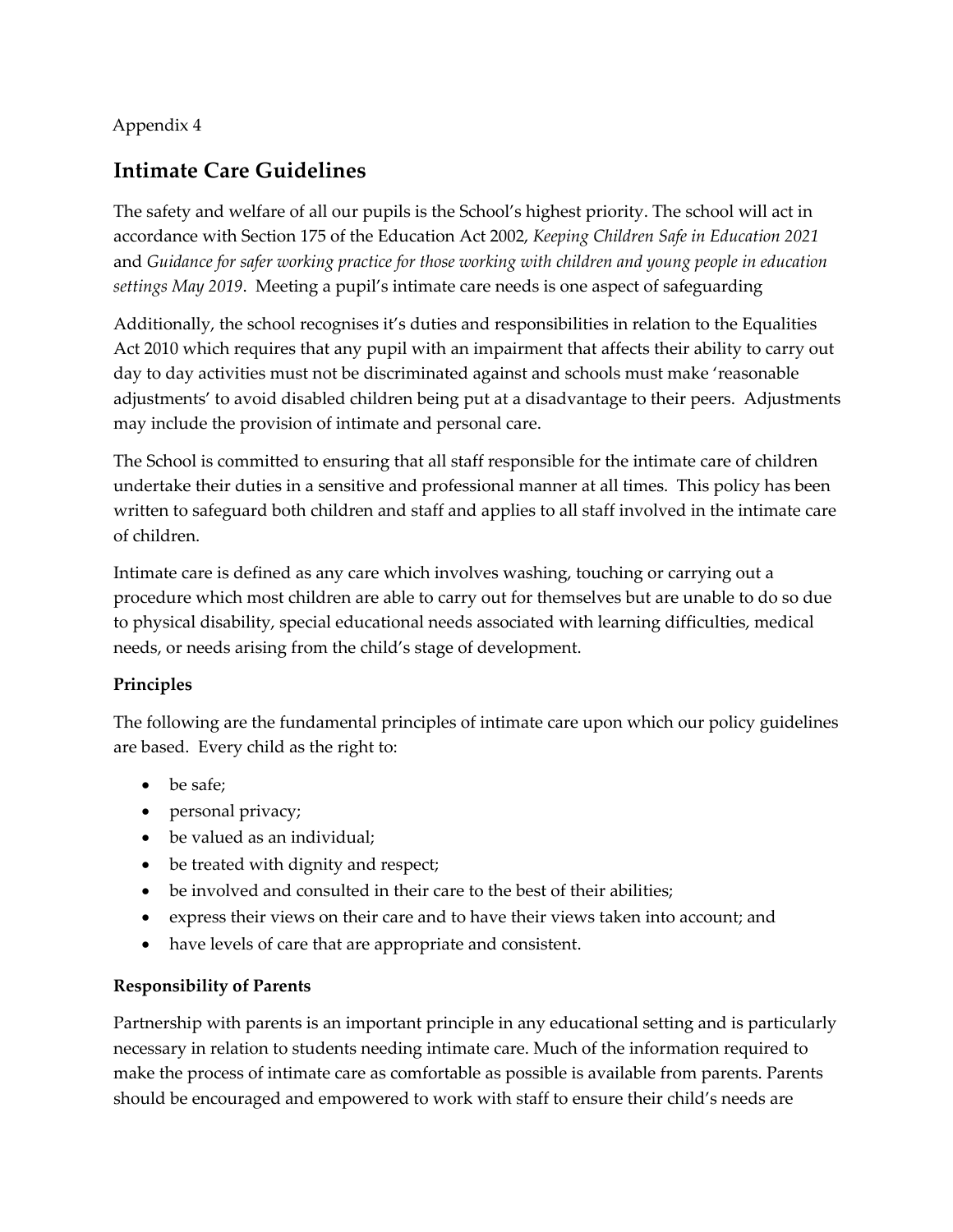identified, understood and met. This might include involvement with Individual Health Care Plans, Education Plans or any other plans which identify the support of intimate care where appropriate. Parents should ensure that all information given to the school is up to date.

### **Expectation of Parents**

Parents will endeavour to ensure that their child is continent before admission to school, unless the child has additional needs.

Parents will discuss any specific concerns with staff about their child's toileting needs, and staff will work with parents / carers to ensure that the child is encouraged and praised where needed, when using the toilet.

Parents must inform the school if a child is not fully toilet trained before starting school, after which a meeting will then be arranged to discuss the child's needs.

Parents accept that on occasions their child may need to be collected from school as the result of soiling.

### **Staff Responsibilities**

Intimate care routines should always take place in an area which protects the child's privacy and dignity. Children's intimate care routines should always be carried out by an appropriate member of staff, at the discretion of the Head of Department and with regard to the needs of the child. Appropriate support and training should be provided when necessary. This training must include moving and handling training and safe use of the child's personal equipment if required.

The following steps will be taken to ensure the health and safety of both staff and children:

- 1. Alert another member of staff.
- 2. Escort the child to a changing area, such as designated toilet areas. A shower facility is available in the disabled toilet in the Sports and Cultural Centre (SCC). A shower kit is available which includes towel, wipes and shower gel.
- 3. Collect any equipment and clothes.
- 4. All adults should wear gloves. Plastic apron if necessary.
- 5. The child should undress as appropriate and clean themselves as much as possible, under the verbal guidance of an adult if needed. A non-touch approach must be used unless there is prior agreement with the child's parent.
- 6. Soiled clothes should be placed inside plastic bags (double wrapped) and given to parents at the end of the day. Plastic aprons and gloves disposed of.
- 7. Children are expected to dress themselves in clean clothing, wash their hands and return to class.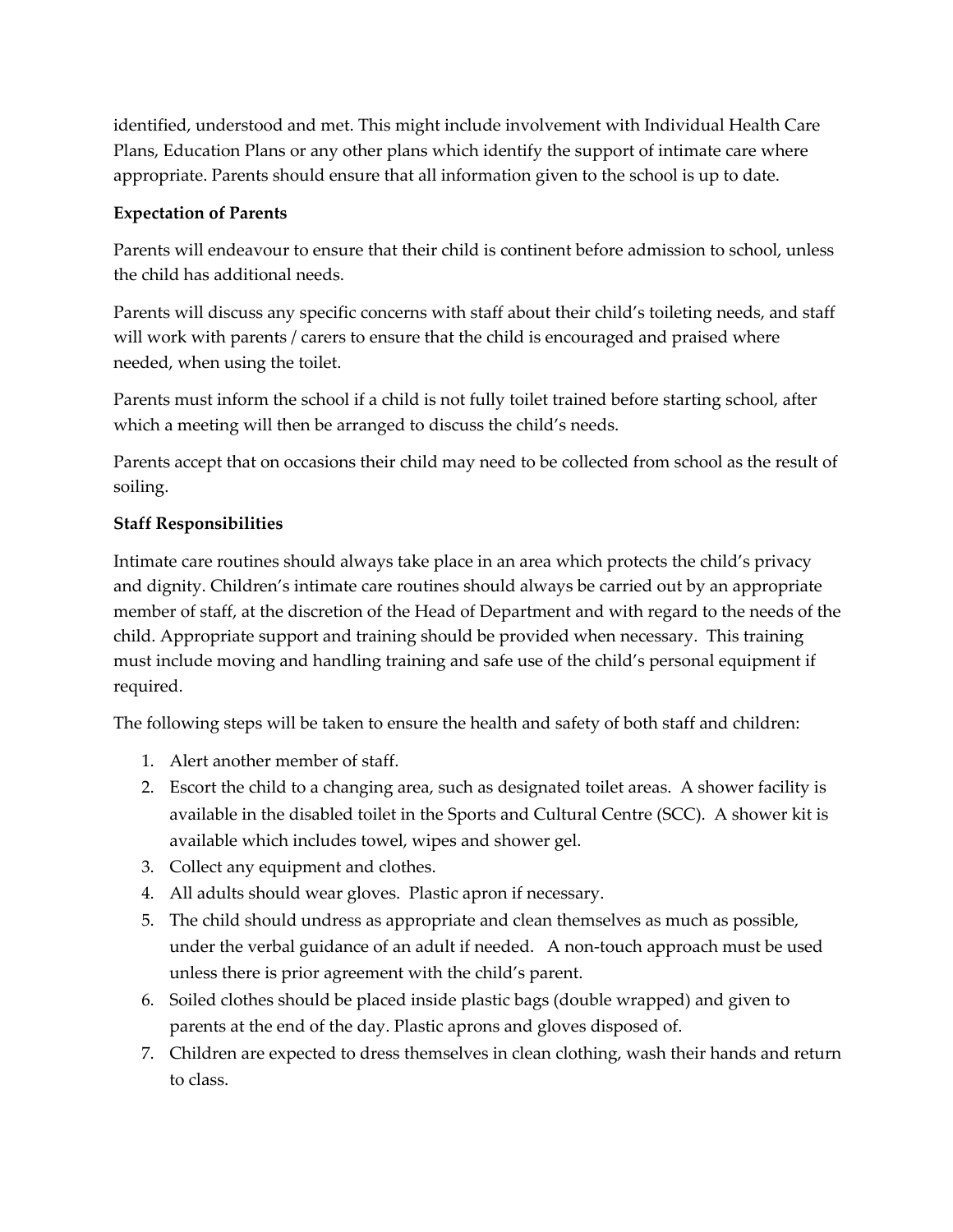- 8. The area must be cleaned and disinfected by an adult before anyone else is allowed access to it. Staff should follow the body fluid spillage procedures.
- 9. Adults should wash their hands thoroughly after the procedure.

Intimate care incidents must be recorded including date, time, name of child, adult(s) in attendance, nature of the incident, the support required, action taken and any concerns or issues. This will enable staff to monitor progress made.

Parents of children of any age requiring support should to be informed the same day.

### **Special Educational Needs and Disability (SEND)**

The School recognises that some children with SEND and / or other home circumstances may result in children arriving at school with underdeveloped toileting skills. If a child requires assistance because of a special educational need or disability, their rights to inclusion are additionally supported by the Special Educational Needs and Disability Act 2001 and Equality Act 2010. Please see the School's *Special Educational Needs and Disabilities (SEND) Policy* for more information.

Pupils who require regular assistance with intimate care have written Individual Education Plans (IEP) or Health Care Plans agreed by staff, parents / carers and any other professional actively involved, such as the School Nurse or physiotherapists. Plans should be reviewed as necessary, but at least annually and at any time of change of circumstances, e.g. for residential trips or staff changes (where the staff member is involved in intimate care). Plans should also take into account procedures for educational visits.